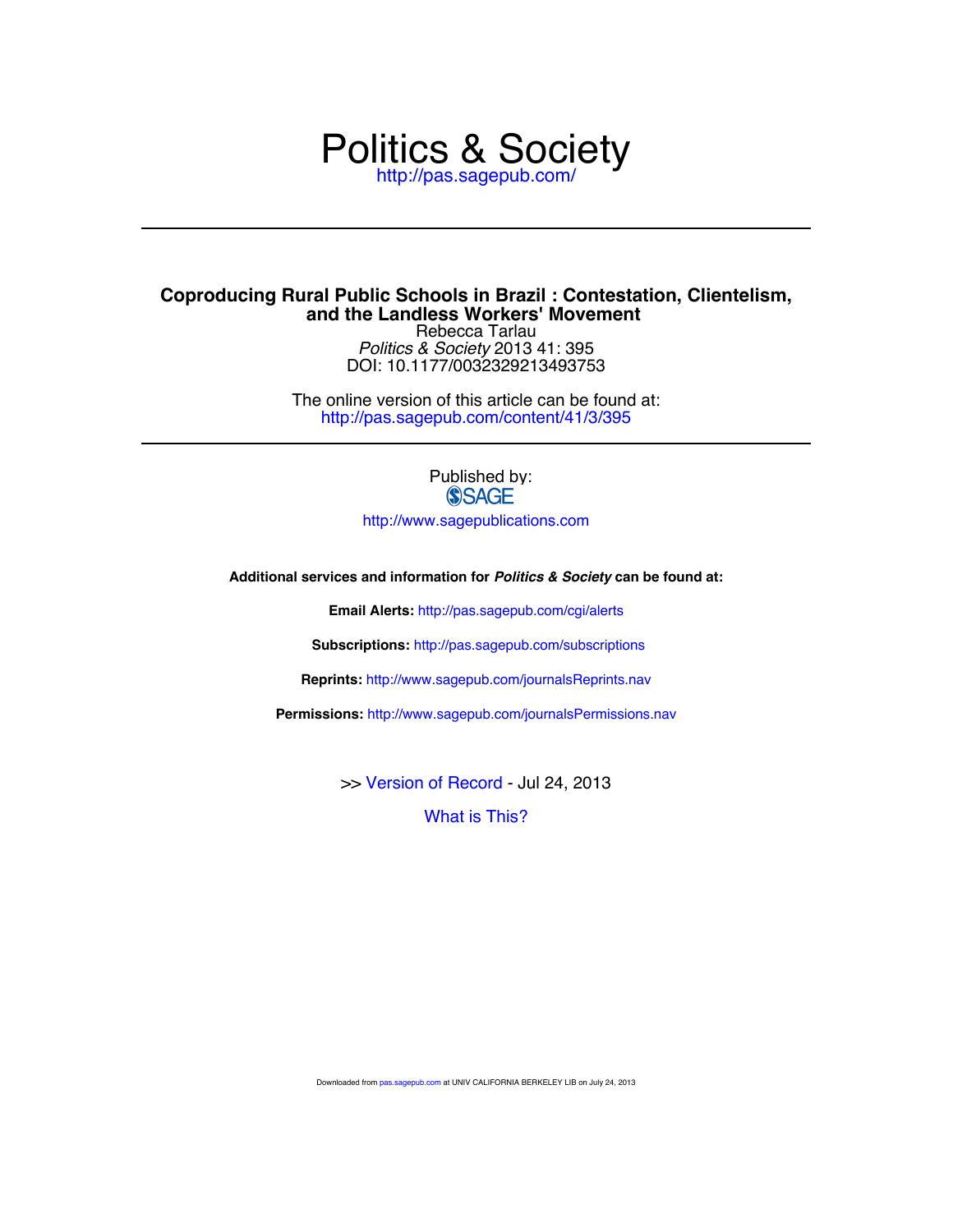**Coproducing Rural Public Schools in Brazil: Contestation, Clientelism, and the Landless Workers' Movement**

Politics & Society 41(3) 395–424 © 2013 SAGE Publications Reprints and permissions: sagepub.com/journalsPermissions.nav DOI: 10.1177/0032329213493753 pas.sagepub.com



**Rebecca Tarlau** *University of California, Berkeley*

#### **Abstract**

The Landless Workers' Movement (MST) has been the principal protagonist developing an alternative educational proposal for rural public schools in Brazil. This article analyzes the MST's differential success implementing this proposal in municipal and state public schools. The process is both participatory—activists working with government officials to implement MST goals—and contentious—the movement mobilizing support for its education initiatives through various forms of protest. In some locations, the MST has succeeded in institutionalizing a participatory relationship with government actors, while in other regions the MST has a more limited presence in the schools or has been completely banned from participating. Drawing on the concept of coproduction—the active participation of civil society actors in the provision of public goods—the author argues that coproduction is a joint product of high levels of social mobilization and government orientation. The former is necessary in all cases, while the latter can take the form of either a leftleaning or clientelistic government.

## **Keywords**

participatory governance, social movements, coproduction, rural schooling, statesociety relations

**Corresponding Author:**  Rebecca Tarlau, Graduate School of Education, 5647 Tolman Hall University of California, Berkeley, CA 94720-1670. Email: becktar@gmail.com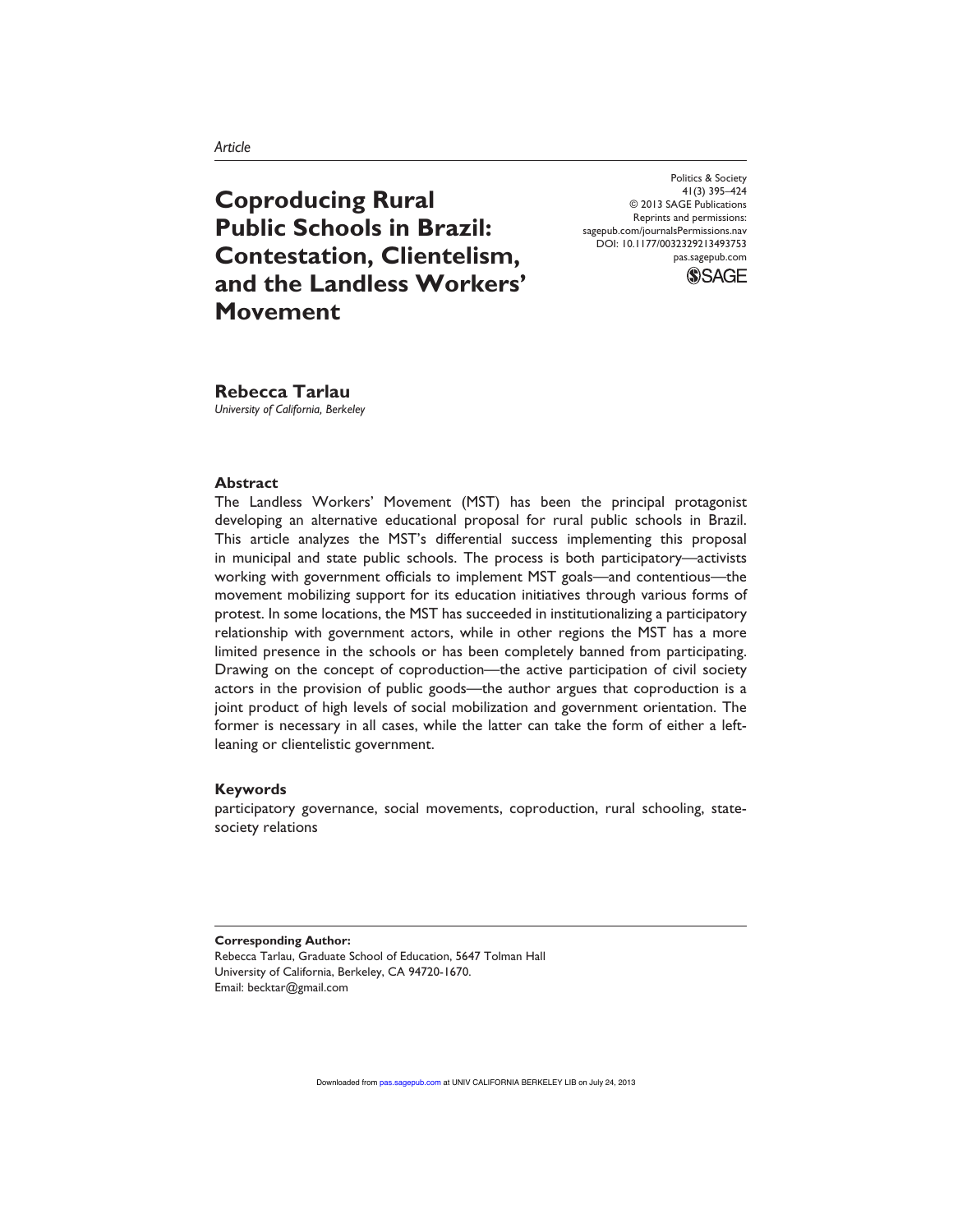On March 20, 2012, President Dilma Rousseff launched a new federal program<sup>1</sup> that will dedicate unprecedented funds to maintaining quality schools in the Brazilian countryside. The educational philosophy inspiring this program, *Educação do Campo* (Education of the Countryside), has gotten increasing recognition over the past fifteen years and has been institutionalized nationally through a series of federal laws and decrees. The major idea behind *Educação do Campo* is that students should not have to commute to the city to study; rather, having quality schools that are based in students' rural realities, which prepare and encourage students to live and work in the countryside, is a right for all rural citizens.

The proposal for *Educação do Campo* has had an unusual trajectory. Unlike most educational reforms, which are developed and implemented by politicians and bureaucrats on behalf of civil society, the principal protagonist developing these educational ideas has been a controversial social movement with a combative relationship with the Brazilian state: the *Movimento dos Trabalhadores Rurais Sem Terra* (MST, Landless Workers' Movement).2 The MST is a national social movement that has helped more than one million women, men, and children receive land on which they can work. The movement does this through occupations of large landed estates, in which hundreds of landless families enter the property, set up makeshift camps, and wait until the government gives them the legal rights to live on the land.

MST activists have also been experimenting for more than three decades with alternative approaches to pedagogy and learning that support the movement's vision for small-farming and collective agricultural production. Although the MST's educational practices were initially limited to areas of agrarian reform, in the late 1990s the MST began to align with other rural organizations and develop a more general educational proposal. It was through these alliances that the MST's educational practices became recognized as a national pedagogical approach for all rural areas: *Educação do Campo*.

The federal recognition for *Educação do Campo* is not just another example of government actors conceding to social movement demands; it represents the nationalization of educational initiatives that have been underway—with varying degrees of success—at the state and local levels for more than a decade. In these diverse regional contexts, MST activists not only propose alternative educational ideas to government officials but also engage in the implementation of these educational practices by working with teachers and school principals, facilitating discussions with communities, organizing teacher trainings, and writing new curriculum. However, arriving at this form of collaboration is rarely a consensual or conflict-free process; movement activists have an openly political agenda, and must engage in contentious actions to become participants in the educational sphere. Reactions from state and municipal governments to the MST's educational proposal vary widely, with government officials supporting the MST's participation in certain locations while criticizing them as "guerrilla trainers" in other regions.

What accounts for the variation in MST activists' ability to participate in educational provision? It is the aim of this article to propose answers to this question, through a comparison of several state and municipal school systems. These cases illustrate a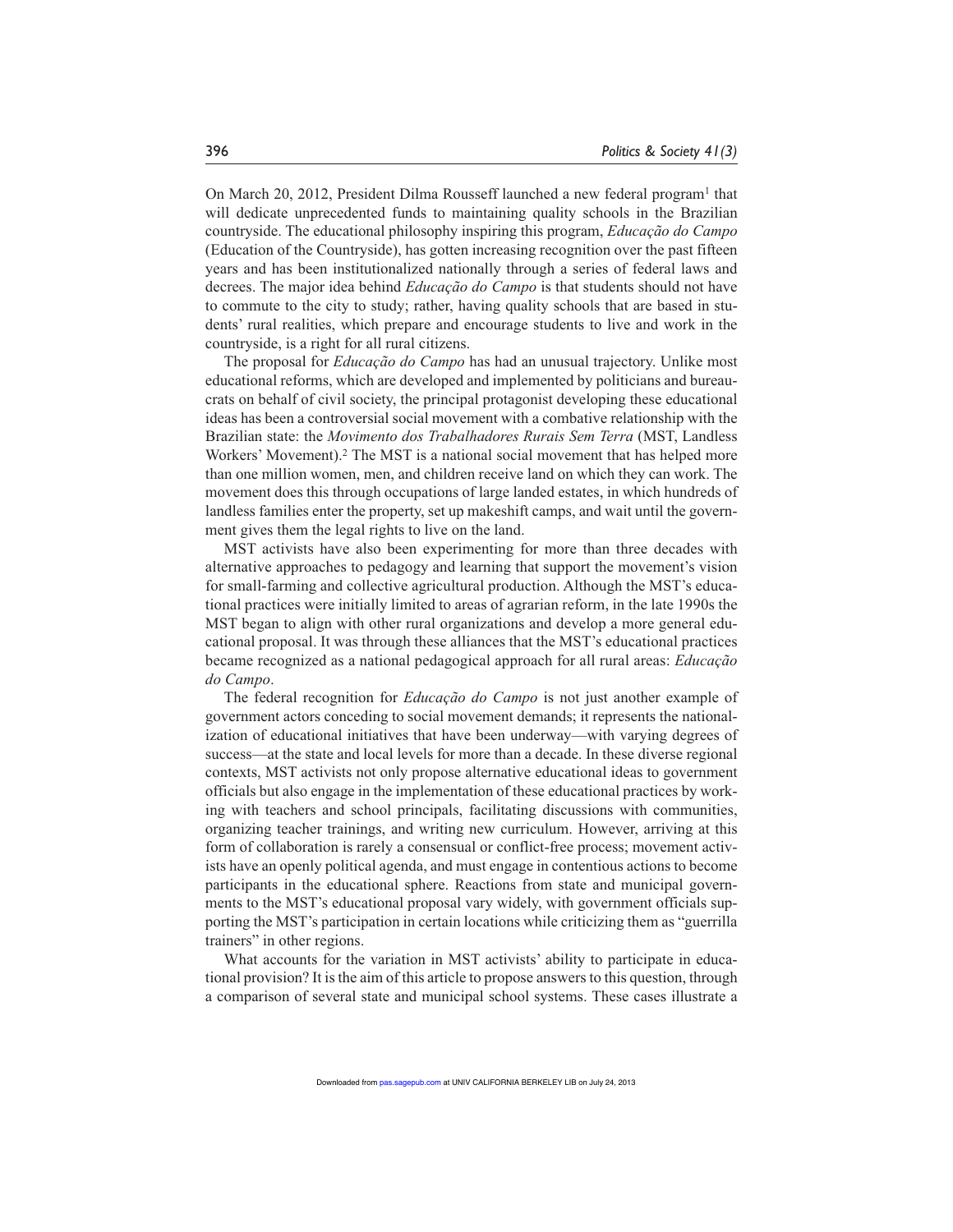gap between the theoretical predictions in much of the literature on participatory governance and the regional realities of MST participation in public schools. I argue that this variation in MST participation is a joint product of levels of social mobilization and government orientation (i.e., left, right, or clientelistic) and thus brings partisan politics back into the literature on participatory governance.

## **The Brazilian Rural Public School System and the MST**

The Brazilian public school system tends to be very traditional, promoting a universal education that teaches the same content to all children, irrespective of their different backgrounds and histories. This educational approach has its roots in the 1930s, when a group of intellectuals, the *Escolanovistas* (New Schoolers), wrote a manifesto that critiqued the Catholic education system and declared free and public education to be the right of all Brazilian citizens and the domain of the state.3 The universal schooling that was established had a middle-class orientation, preparing students for urban, white-collar lives. With the military coup in 1964, control over public schooling was centralized in the hands of the federal government. During the following two decades the government invested heavily in secondary and tertiary education, levels of schooling that were seen as critical for Brazil's economic development and urban industrialization. Primary education—which constituted the majority of schooling in rural areas—was largely ignored.4

The end of the military dictatorship in 1985 and the new Brazilian constitution of 1988 brought important structural reforms to the public school system. Authority over K-12 schooling was completely devolved to state and municipal governments, in an ambiguously defined "regime of collaboration." Educational improvement was difficult due to the impoverished condition of many local governments, which were now charged with providing educational access to all of their citizens. Consequently, throughout the 1990s primary schooling in rural areas did not significantly improve, and rural schools continued to be seen as an embarrassment to a "modern" Brazilian state: a backward system that contained multigrade classrooms, teachers with no tertiary education, and collapsing school infrastructure. Finally, in 1998, a reform in the financing mechanism of primary education and the federal government began to guarantee a minimum level of spending per student for all primary schools.5 Overnight, this law vastly increased the revenue poor municipalities had to invest in education, especially in poor, rural regions.<sup>6</sup> However, for the mayors and governors who received this aid, it was more economically efficient to close down rural schools and transport students to nearby urban centers, rather than invest in new rural infrastructure. Thus, even with this new funding, the marginalization of rural education in Brazil continued into the twenty-first century.

The MST emerged in the early 1980s in the southern regions of Brazil, when the country was still under military dictatorship and the disregard for investment in rural primary schooling was at a peak. As MST activists started winning the right to live on the land they were occupying, they also began fighting for schools in these agrarian reform settlements. According to the MST's own calculations,7 the movement has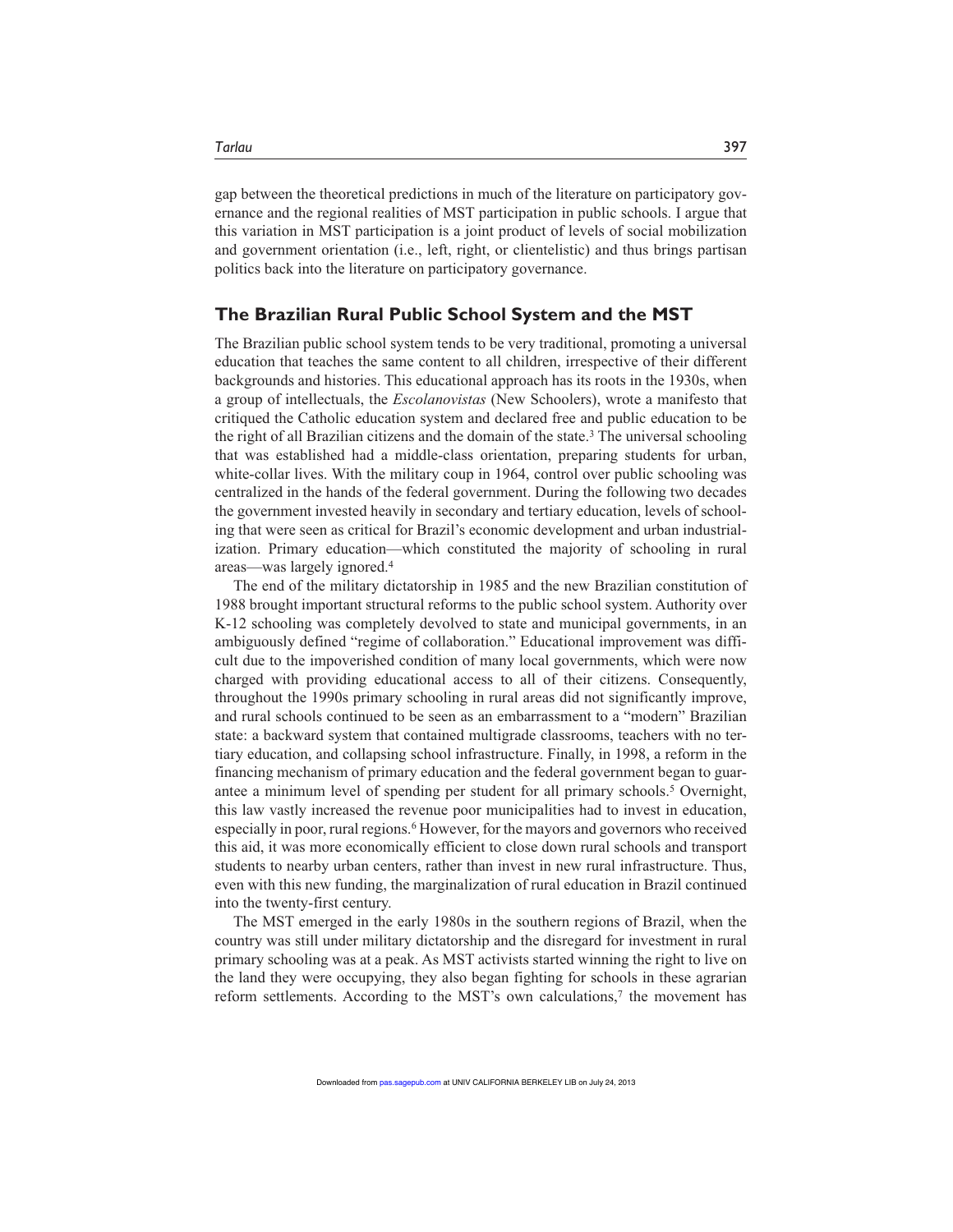successfully pressured state and municipal governments to build more than 2,000 new rural public schools that currently serve approximately 200,000 students.<sup>8</sup> However, this fight for basic educational access was insufficient. The teachers who were sent to these schools had minimal training, and moreover, they espoused the traditional vision of education as an escape route from rural life. The movement's initial engagement in the educational sphere in the 1980s was a response to the minimal access, low levels of educational quality, and this traditional vision of rural schooling among teachers. MST activists made it a goal to encourage youths to stay in the countryside, and prepare them for lives as future farmers, activists, and intellectuals.

First through informal study groups, then through the development of a formal pedagogical proposal for all rural public schools—including alternative teacher-training programs—movement activists in the South began to take the provision of education into their own hands. Many activists came out of the progressive Catholic Church,<sup>9</sup> and had previous experiences working with priests who utilized educational ideas based on Paulo Freire's *Pedagogy of the Oppressed*. 10 Freire quickly became a philosophical inspiration for the movement. In addition, university students visiting the MST's encampments introduced other theorists, including several Soviet pedagogues who wrote during the 1920s. These socialist pedagogies were critical in helping MST activists—primarily from the south of Brazil—reflect on the role of manual labor and student-run collectives in public schools.<sup>11</sup>

As the movement expanded its struggle for agrarian reform, MST activists traveled to the northern regions of the country, encouraging small farmers, rural workers, sugar cane laborers, and even urban residents to occupy land. As Wolford<sup>12</sup> describes, these activists promoted a vision of agrarian populism that was linked to a particular history of small landholders in the South. Nonetheless, these MST discourses and practices traveled to the North and were "negotiated and refigured through practice."13 This process occurred for the MST's educational proposal as well: dozens of activists from these northern regions were also chosen to attend courses in the South, where they learned about the educational proposal the movement was developing. These activists traveled back to their communities, adapting these ideas to their distinct social, cultural, and political contexts.

Despite regional differences in the MST's organizational structure and agrarian base, the MST education collectives that are currently active across Brazil can be described as fighting for similar outcomes, which include a combination of curricular and organizational proposals.14 First and foremost, MST education collectives fight for schools located in rural communities, with curriculum that values life in the countryside. This includes a holistic approach of moving beyond traditional disciplinary boundaries to foster learning based on thematic topics relevant to rural areas. The curricular approach also engages students in manual as well as intellectual labor. The MST collectives fight to incorporate agro-ecological learning in the curriculum, while also promoting collective work practices. Additionally, and most polemically, MST activists want schools that inspire students to participate in the movement, which means studying the history of agrarian reform and incorporating MST cultural practices, such as protest chants and songs, into daily school routines.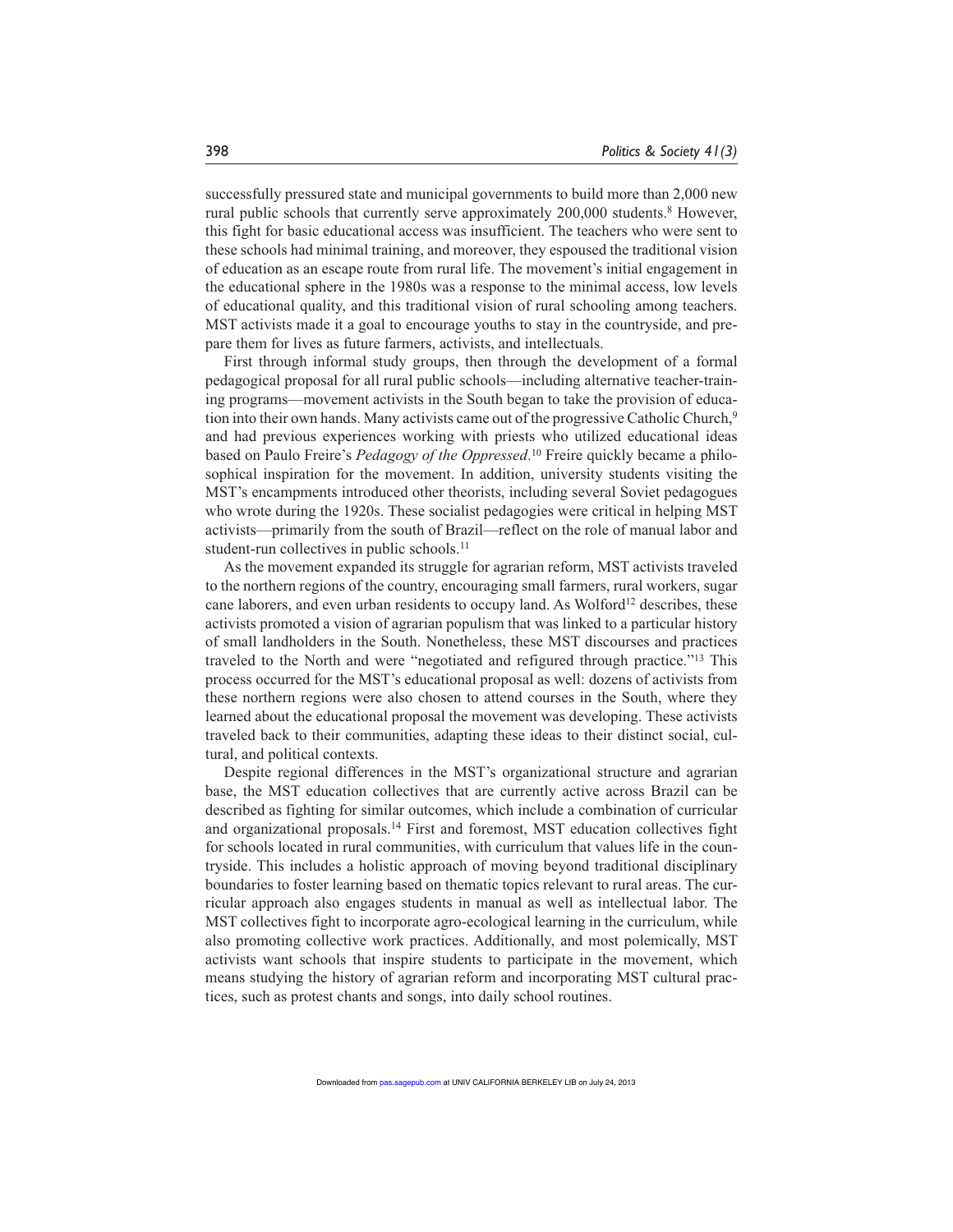In terms of the organization of the school system, the MST envisions schools as spaces of nonhierarchical democratic governance, where parents, teachers, and students make collective decisions about how their schools should function. In order to implement this goal, local MST activists must convince their communities—and the tenured teachers already working in their schools—to engage in a participatory process of defining educational goals. This generally occurs through large assemblies, in which parents, students, teachers, school principals, and other community representatives discuss their vision for education. Often, MST activists get permission for the community to rewrite the school's "Political-Pedagogical Proposal" (a school mission statement). With the MST's leadership the writing of this document, which is usually the responsibility of distant bureaucrats, becomes a lively debate about educational purpose.

The MST has also established several educational institutions, or "movement schools," that are independent of the public school system. One example is the Institute of Education Josué de Castro (IEJC) in the city of Veranópolis, Rio Grande do Sul, which has been offering alternative high school courses to MST activists since 1995. Another example is the Florestan Fernandes National School (ENFF), founded by the MST in 2005 near the city of São Paulo, and currently serving as an official educational institution with affiliated faculty.

The focus of the article is not on these MST's "movement schools," or the various educational programs developed at the federal level, but on the conditions that facilitate the MST's participation in the public schools located on MST settlements and camps. Despite the federal laws that support *Educação do Campo*, the devolution of K-12 public schooling to municipal and state governments has continued to produce drastically different educational outcomes. Municipal and state schools are administered autonomously even when physically located on the same street—through independent administrative bureaucracies. Therefore, the comparison between municipal and state school systems is appropriate because the level of analysis, an administrative unit, is the same.

## **The Social and Institutional Requisites of Coproduction**

Over the past two decades there has been an outpouring of studies that discuss the conditions under which civil society participation in state institutions is possible and effective.15 This literature rejects the assumption that there is always an antagonistic relationship between social movements and the state, or that oppositional activity is the most effective form of political action.16 Instead, scholars emphasize the importance of civil society in not only making demands, but also participating in all stages of the policy process.17

In this article I describe the outcome I analyze as *coproduction*, drawing on Ostrom's definition of the term as a "process through which inputs used to produce a good or service are contributed by individuals who are not 'in' the same organization."18 As Ostrom argues, coproduction allows citizens to play a role in producing public goods of consequence to them. Coproduction offers a useful framework for understanding the MST's initiatives in public schools. The government still provides the basic bureaucratic apparatus of the school system, the administrative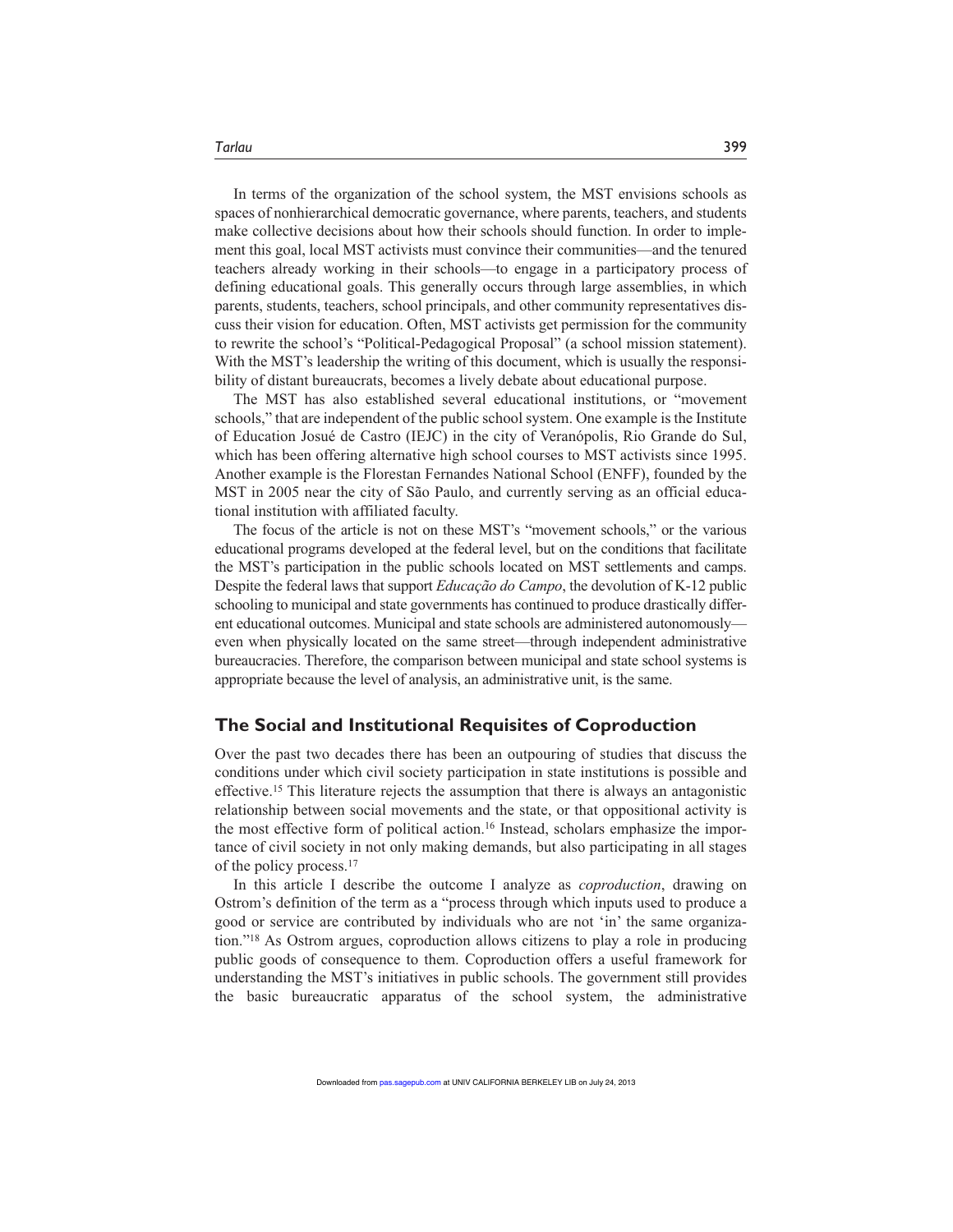staff, teachers, books, and a curriculum. However, MST activists who enter into a relationship of coproduction with the state provide other essential resources, for example developing teacher trainings, cultivating community-school connections, organizing teacher and student collectives, addressing teacher concerns, and offering ideas for new curricular initiatives.

Why, how, and under what conditions do different degrees of MST-state coproduction of public schooling occur? There have been dozens of studies that analyze the social and institutional requisites for these types of state-society relations to develop whether referred to as synergy, embeddedness, participatory governance, or coproduction. Although there is not yet a consensus on the exact combination of factors that are needed to develop coproduction, I emphasize two explanations that have received particular attention in this literature.

## *Mobilized Civil Society*

One set of explanations argues that a self-organized and mobilized civil society is necessary for coproduction. For example, Heller<sup>19</sup> claims that the history of class mobilization in Kerala, India, is the most important factor for understanding the development of participatory institutions in that state. Others refer to this condition as wellcoordinated and articulate social actors,<sup>20</sup> a robust sphere of civil associational life,<sup>21</sup> or stocks of social capital in society.<sup>22</sup> Wampler and Avritzer<sup>23</sup> argue that the development of "participatory publics" among organized civil society groups in Brazil after the transition to democracy drove the process of state-society participation over the next decade, as these groups voted for reformist political coalitions that would implement participatory institutions.

This social requisite for coproduction—a mobilized and active civil society—has unique implications for the MST. Rather than state actors implementing mechanisms that activate civil society—through the scaling up of networks,<sup>24</sup> pedagogical campaigns, and participatory forums,<sup>25</sup> or transforming worldviews and identity formation<sup>26</sup>—it is the MST that mobilizes civil society. In other words, MST activists are the ones engaging teachers, bureaucrats, community members, and students in a participatory process of defining educational goals. However, although MST activists represent themselves as a united movement nationally and internationally, the MST's ability to garner the consent of peasant communities for this type of participatory project varies regionally, often due to distinct agrarian histories.<sup>27</sup> In many locations, regional leaders no longer have an organic connection to the families living in areas of agrarian reform. Consequently, levels of civil society mobilization vary widely, depending on MST activists' ability to maintain their connection to these families and mobilize new groups of civil society actors to participate in the movement.

## *Nature of the Public Sector*

Although much of the literature on participatory governance recognizes that a highly mobilized civil society is a necessary condition for the development of coproduction,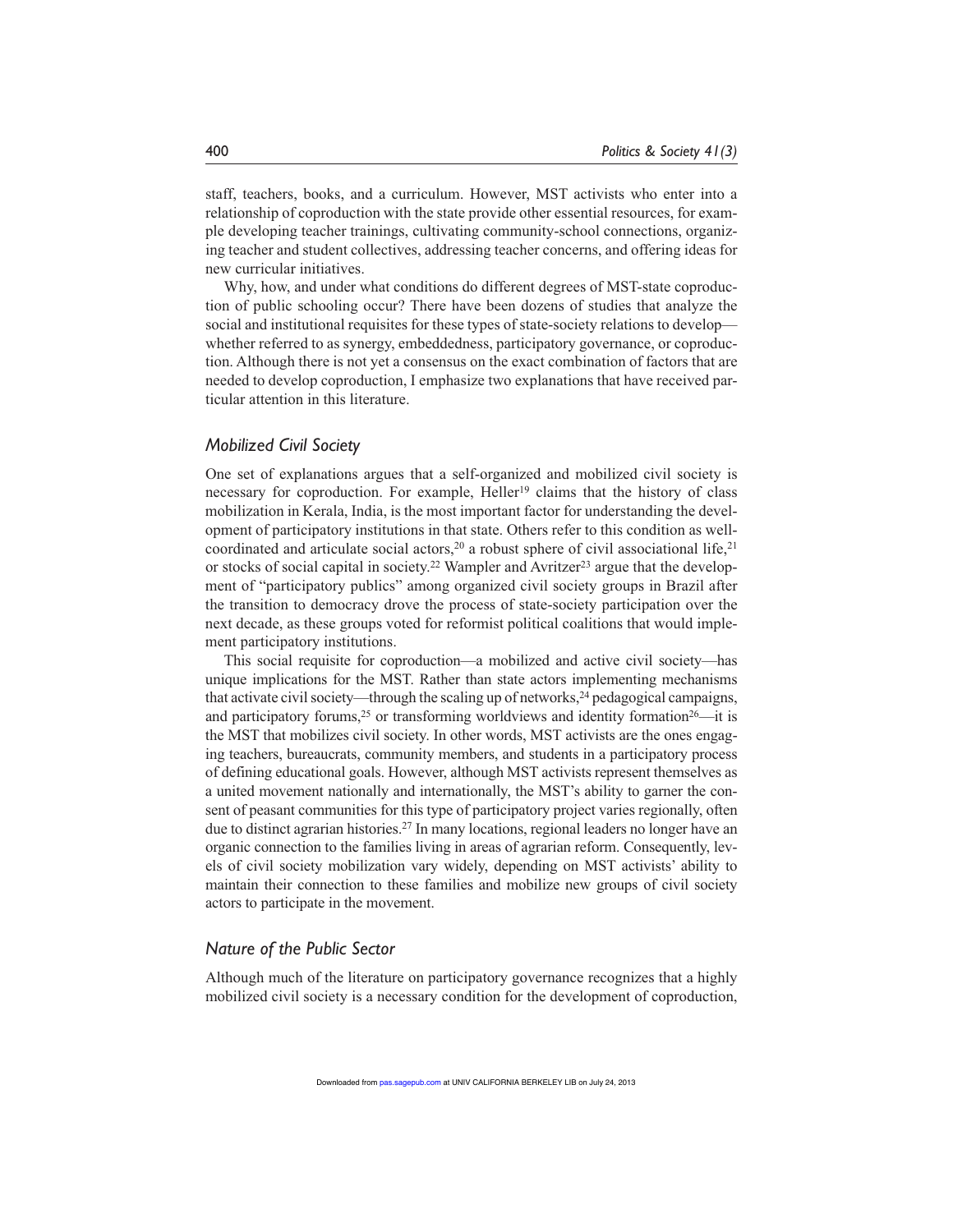these mobilized actors confront different types of public sectors, which also influence outcomes. For example, many scholars consider high state capacity to be an important factor for successful participatory governance to develop.28 High state capacity is broadly defined as the existence of strong state institutions, or in other words, a bureaucratic apparatus with sufficient material resources, autonomy, and accumulation of expertise to implement intended policy goals.<sup>29</sup> For example, Heller<sup>30</sup> asserts that the bureaucratic-legal capacities of the state are critical for facilitating the participation of mobilized classes. Wang31 mentions the importance of strong states capable of going beyond the shortsightedness of special interests groups, while Coelho<sup>32</sup> refers to a certain "know-how" that is necessary among officials to implement participatory projects.

The potential issue with this focus on state capacity, however, is that right-leaning governments—which might be ideologically against state-society coproduction—may also have high levels of state capacity. In my research, for example, one of the states with the highest capacity in the country, São Paulo, has prevented the MST's participation in the public school system for more than two decades. Thus, I find it more useful to characterize the nature of the public sector by differentiating between programmatic and nonprogrammatic government orientations. Moreover, a mutually reinforcing relationship exists between a programmatic government orientation and high state capacity: On the one hand, where public jobs and contracts are allocated on the basis of rational criteria (e.g., merit, efficiency), and thus insulated from political manipulation, parties have little choice but to compete on the basis of programmatic appeals. On the other hand, parties that compete on the basis of programmatic appeals need rational and skilled officials to implement their programs.33 In my research, the highest levels of coproduction developed in a programmatic context with left-leaning governments, because their politicians were willing and able to implement participatory institutions. However, high state capacity can also have the opposite effect and impede coproduction when governments with right-leaning orientations take power. In these contexts, governments have implemented technocratic mechanisms for dealing with public schooling, or have systematically shut down rural schools and built new schools in urban areas—in both cases preventing MST participation.

The other option is for the nature of the public sector to be nonprogrammatic. In these contexts, generally referred to as clientelistic, $34$  political allegiance is gained through the dispensing of public resources in exchange for political support, not ideological platforms. These are not one-time exchanges between politicians and citizens but long-term commitments of obligation and reciprocity involving face-to-face contact and inequality.35 A clientelistic government orientation undermines the development of state capacity because jobs are distributed as political favors and not on the basis of competence or expertise, and it tends to reproduce itself, since politicians in such environments have an incentive to trade favors for support.

For many scholars, participatory governance is described as a *transition away* from these clientelist forms of politics.<sup>36</sup> In contrast to this literature, however, my research illustrates that clientelist governments with low levels of state capacity, in combination with high levels of MST mobilization, can lead to MST-state coproduction, albeit

vnloaded fro<mark>m pas.sagepub.com at UNIV CALIFORNIA BERKELEY LIB</mark> on July 24, 2013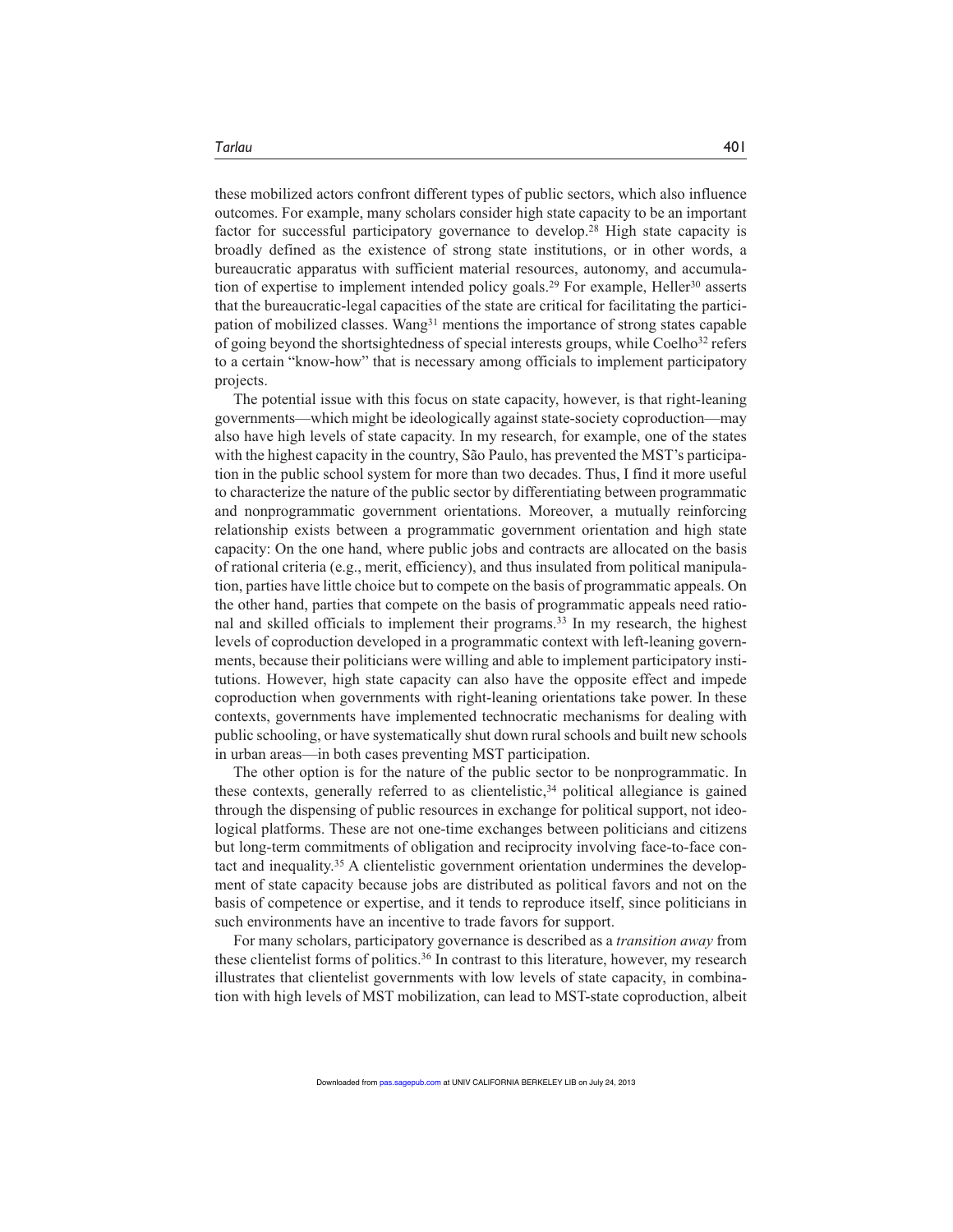not so much as in programmatically left-leaning contexts. Nevertheless coproduction is sometimes more likely in these clientelistic contexts than it is in certain regions with high-capacity states governed by right-leaning parties. The discrepancy between this literature and my findings lies in the programmatic nature of state capacity—and the possibility that these high-capacity governments might be programmatically right leaning and antagonistic to the MST. In these contexts, activists face difficult and perhaps insurmountable barriers to participation. Therefore, relative to high-capacity right-leaning governments, MST activists may be better off under a nonprogrammatic, clientelistic government.

## **Methods**

Case studies in this article are based on data collected over seventeen months between 2010 and 2011 in the states of Rio Grande do Sul, São Paulo, and Pernambuco. In Rio Grande do Sul and São Paulo I focused on the state public school systems, whereas in Pernambuco I did research on municipal schools in Santa Maria da Boa Vista and Água Preta. $37$  I chose the four school systems after nine weeks of predissertation research in the summer of 2009, and I purposively sampled them to compare regions with the distinct outcomes in MST-state coproduction. I selected the state of Rio Grande do Sul because it has been the most famous example of MST-state coproduction in Brazil, an outcome that was radically reversed several years prior to my field research. Similarly, Santa Maria da Boa Vista is also held as a prize example of the MST's successful participation in the public school system; however, in contrast to Rio Grande do Sul, state-society collaboration in Santa Maria has been much more stable. I chose Água Preta because it is the municipality with the highest concentration of MST settlements in Pernambuco; but unlike Santa Maria, no MST-state coproduction has developed. Finally, I chose to research São Paulo because of the difficulties the MST has faced participating in the state public school system for more than two decades.

In summary, I chose four locations where the MST has a significant presence (in terms of numbers of settlements, not necessarily levels of mobilization), but where outcomes in coproduction differed drastically. This allows me to compare the political, economic, and social conditions in each region that produced these different outcomes. I conducted approximately seventy interviews with MST activists in these regions, including both statewide leaders and local activists involved in the MST education sectors. The focus of the interviews was on the history of the MST's educational initiatives, the process of participating in the school system, barriers activists faced, and the bureaucrats and politicians who facilitated or prevented these collaborations. The other half of my interviews, a total of sixty, were with government officials, bureaucrats, and teachers. I asked these state actors about their relationships to local MST activists; how these relationships have shifted over time; the merits and flaws of the MST's educational proposal; and the daily interactions among MST activists, teachers, and principals. Beyond interviews, I also took extensive field notes from informal conversations with state and civil society actors, community visits, classroom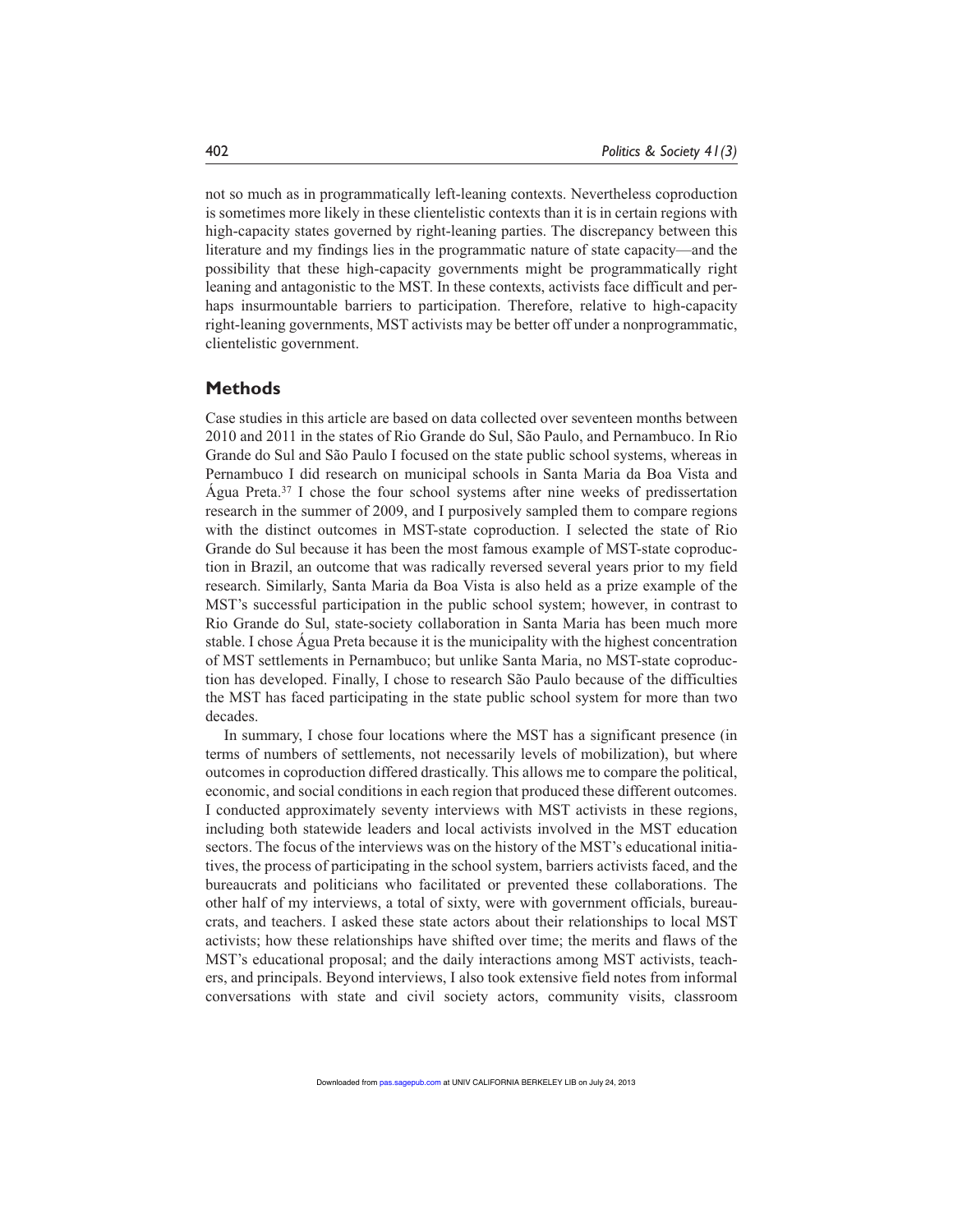observations, teacher trainings, and participant observation of activities organized by regional MST education collectives. In each of the four regions I lived with MST educational activists in their homes, and I observed the daily tasks these activists undertook in the schools. I analyzed these data and compared my cases to assess the conditions that produced or prevented coproduction in each school system. In an effort to round out my analysis, I add a fifth case where I did not carry out fieldwork, Minas Gerais, with the aid of secondary data. In the conclusion, I review all five cases and offer suggestions for how this research can advance our understanding of coproduction and the ways in which social movements engage the state.

# **Conditions for MST-State Coproduction of Public Schooling**

Through this comparative analysis I argue that MST-state coproduction of public schooling should be understood as a product of two interacting factors: levels of MST mobilization and government orientation. Because the MST is a large national social movement with an explicitly left-wing ideology, having left-leaning government officials in power greatly increases the MST's ability to participate in the public schools. However, my cases illustrate that high levels of MST mobilization are also a necessary condition for coproduction to develop, even when the government has a left-leaning orientation. In right-leaning contexts, on the other hand, MST-state coproduction is unlikely, regardless of the levels of mobilization. In these programmatic contexts, political parties are good proxies for determining whether the government orientation is left leaning or right leaning.38 The other possibility is that the government is nonprogrammatic, or in other words, clientelistic. This means politicians come to power based not on right- or left-wing ideological platforms, but through the relationships of patronage they develop with citizens. In these contexts MST-state coproduction is also possible, as long as activists maintain high levels of mobilization among civil society groups. These different outcomes in MST-state coproduction are represented in Table 1.

As Table 1 indicates, left-leaning governments and high levels of MST mobilization produce the fullest levels of coproduction, and this process is facilitated by the strong state capacity that exists in these programmatic contexts. This finding supports much of the literature that argues that committed government officials (in this case left-leaning governments) in combination with high state capacity and a mobilized civil society produce participatory governance.39 However, as these cases also illustrate, right-leaning governments with high state capacity can counteract the positive effects of mobilization. Therefore, relative to right-leaning contexts, social movements are more likely to engage the state in coproduction in contexts with clientelistic government orientations. In these locations, state capacity is low due to generations of distributing public jobs on the basis of patronage, not meritocracy. The fact that coproduction can develop in these contexts partially supports Joshi and Moore's<sup>40</sup> argument that coproduction develops where states are weak, Abers and Keck's<sup>41</sup> assertion that civil society is often necessary to mobilize state capacity, and Wolford's claim that the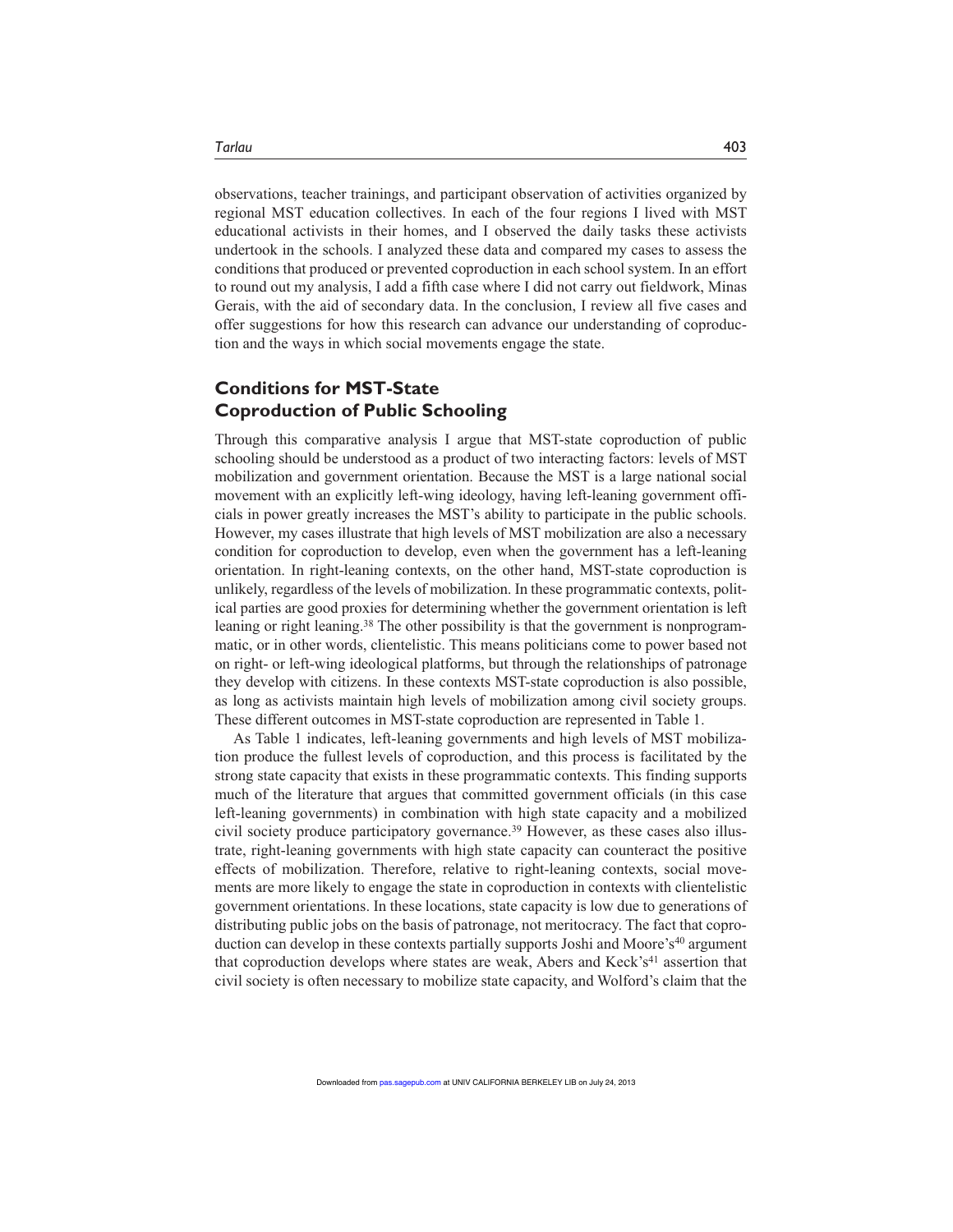|                            |        | <b>Government orientation</b>                                  |                                                    |                                                                     |  |  |
|----------------------------|--------|----------------------------------------------------------------|----------------------------------------------------|---------------------------------------------------------------------|--|--|
|                            |        | Left leaning                                                   | Clientelistic                                      | Right leaning                                                       |  |  |
| <b>MST</b><br>mobilization | Lower  | No coproduction<br>(Rio Grande do<br>Sul, 2011-present)        | No coproduction<br>(Água Preta)                    | No coproduction<br>(Minas Gerais)                                   |  |  |
|                            | Higher | Very high<br>coproduction<br>(Rio Grande do<br>Sul, 1999-2006) | High coproduction<br>(Santa Maria da<br>Boa Vista) | No coproduction<br>(São Paulo &<br>Rio Grande do<br>Sul, 2007-2010) |  |  |

|  |  |  |  |  | Table 1. Regional Variation in MST-state coproduction |
|--|--|--|--|--|-------------------------------------------------------|
|--|--|--|--|--|-------------------------------------------------------|

MST's high levels of participation in INCRA (the National Institute of Colonization and Agrarian Reform) is a result of the institution's weakness.42 However, in contrast to these arguments, the highest level of coproduction still developed under a leftleaning government with high state capacity.

## **São Paulo: Technocratic Hegemony**

The central east state of São Paulo is the most populous and richest state in the country, with 41.3 million people in 2010, 95.6 percent classified as urban,<sup>43</sup> and 33.1 percent of Brazil's total GDP in 2008 (with only 21.6 percent of the population).<sup>44</sup> In São Paulo, two conditions exist that might make us optimistic about the possibilities for coproduction to develop: high levels of state capacity and significant MST mobilization in civil society. However, the Brazilian Social Democracy Party (PSDB), in power in São Paulo since 1995, is openly antagonistic to the MST's political goals in the countryside. The government in São Paulo has utilized a technocratic discourse of progress, development, and the scientific application of expertise to delegitimize movement participation, and prevent civil society involvement in schools. High state capacity increases the government's ability to ensure compliance with official educational goals among dispersed state government officials.

Technocracy is a form of governance whereby "experts" in various fields, such as scientists and economists, rather than politicians or partisan interest groups, are in charge of policy making. The educational bureaucrats in São Paulo who I interviewed expressed a belief that only "educational experts"—defined as people working within the state Secretary of Education—should be developing school curriculum and policy. Thus, MST activists are excluded from the educational realm. While the MST administers several "movement schools" in São Paulo,<sup>45</sup> activists are not allowed to participate in the public school system.

Despite the antagonistic and right-leaning government that has been in power in São Paulo since 1995, the MST has continually maintained high levels of mobilization throughout the state. For example, from 1998 to 2011 there were more land occupations in São Paulo—with more numbers of families participating—than any other state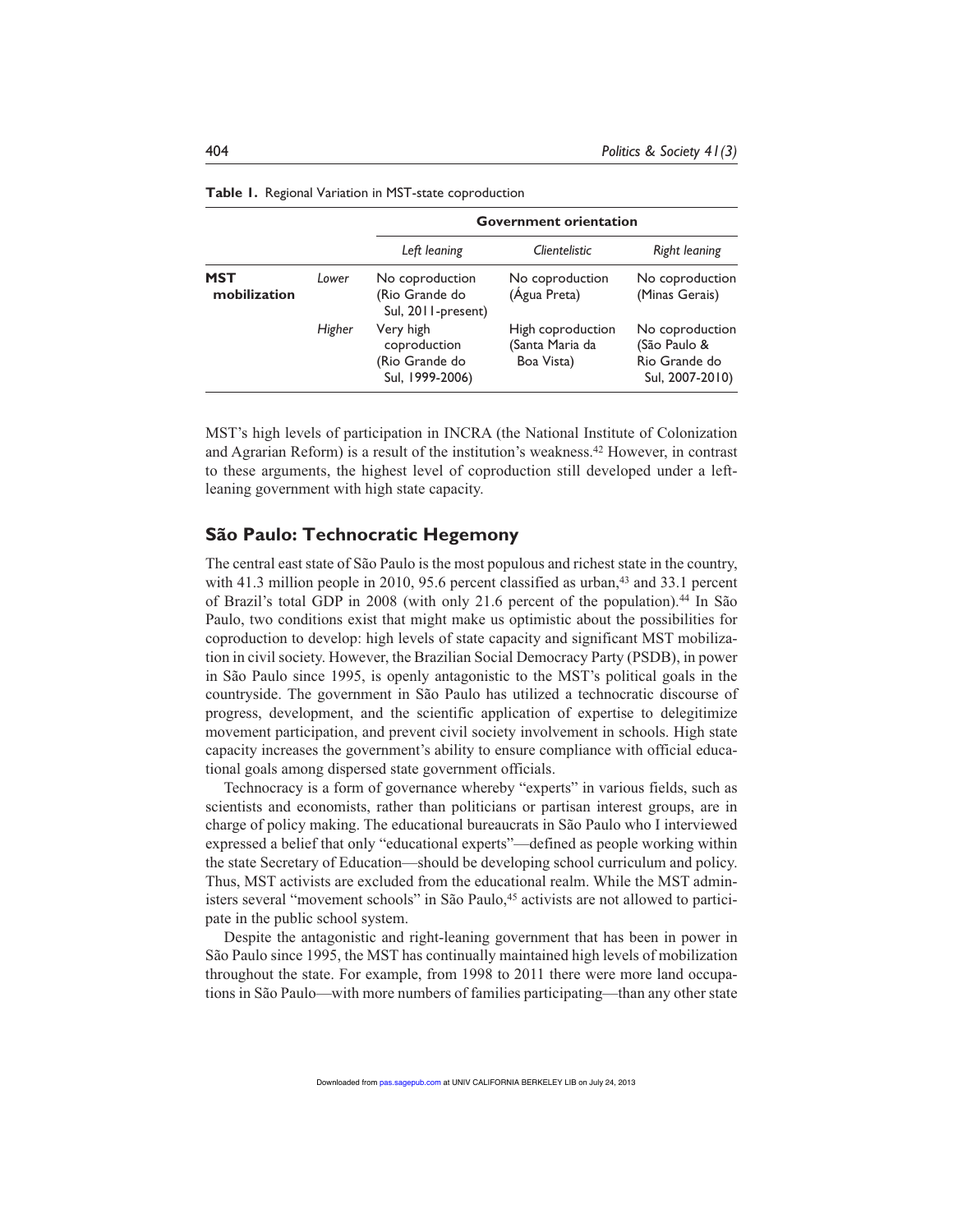in the country. 46 Even in 2011, when many MST regional organizations were in crisis, the state of São Paulo still had the highest number of land occupations with the third highest number of families involved.<sup>47</sup> In addition, the MST national headquarters are located in the city of São Paulo, which means that activists from across the country are concentrated in this region.

According to MST activists I interviewed, every year the movement attempts to set up a meeting with the state secretary of education, but the movement's requests have always been rebuffed. My interviews with two ex-secretaries of education illustrate that the state government simply regards the MST as irrelevant to the education debate. Maria Helena Castro, secretary of education under Governor José Serra from 2007- 2009, told me, "If there was one thing I never saw as important, it was having a conflict with a small group that is very combative. We offer the MST public schools everything other schools have, but we are not going to sit and fight with the MST."48 As this quote indicates, the government provides the same quality of schools that exist in other rural areas; however, the participation of MST activists is seen as unnecessary.

In addition to excluding MST participation, the government refuses to implement any of the *Educação do Campo* policies supported at the federal level. Rather than look toward the federal government for "expert knowledge," for the past two decades São Paulo bureaucrats have traveled to the United States to learn about US educational policies and bring these ideas back to Brazil. This flow of knowledge has resulted in the implementation of standardized testing, merit pay, and scripted curricula, which distinguishes São Paulo from other states. For example, in order to raise awareness about *Educação do Campo*, the Brazilian Ministry of Education held twenty-five state seminars on the topic between 2005 and 2006. According to the educational bureaucrat who organized these seminars, "The only state where a seminar did not occur was in São Paulo. The PSDB was in power and the Secretary of Education thought a seminar on rural education was not necessary, because they claimed that São Paulo no longer had any countryside." Despite São Paulo's status as an important agricultural producer, the government claimed an education specific to rural areas was not necessary.

This refusal was not simply a top-down process. A range of officials—from local bureaucrats to school principals and teachers—all expressed the need to have one policy for both rural and urban schools, to give students the opportunity to leave the countryside and participate in São Paulo's urban economy. Interviewees agreed that parents (including MST activist-parents) should be involved in some school activities, such as organizing social events. However, the administration of the schools and the development of curriculum should be left to the "experts."

Sebastião has been the director of the state Secretary of Education regional office in the Pontal da Paranapanema for more than eighteen years. That region has one of the largest concentrations of MST settlements in the country. He explains his position:

We talked with the MST, including some intellectuals that participate in the movement, and they told us they wanted a different type of curriculum. We said no and explained that we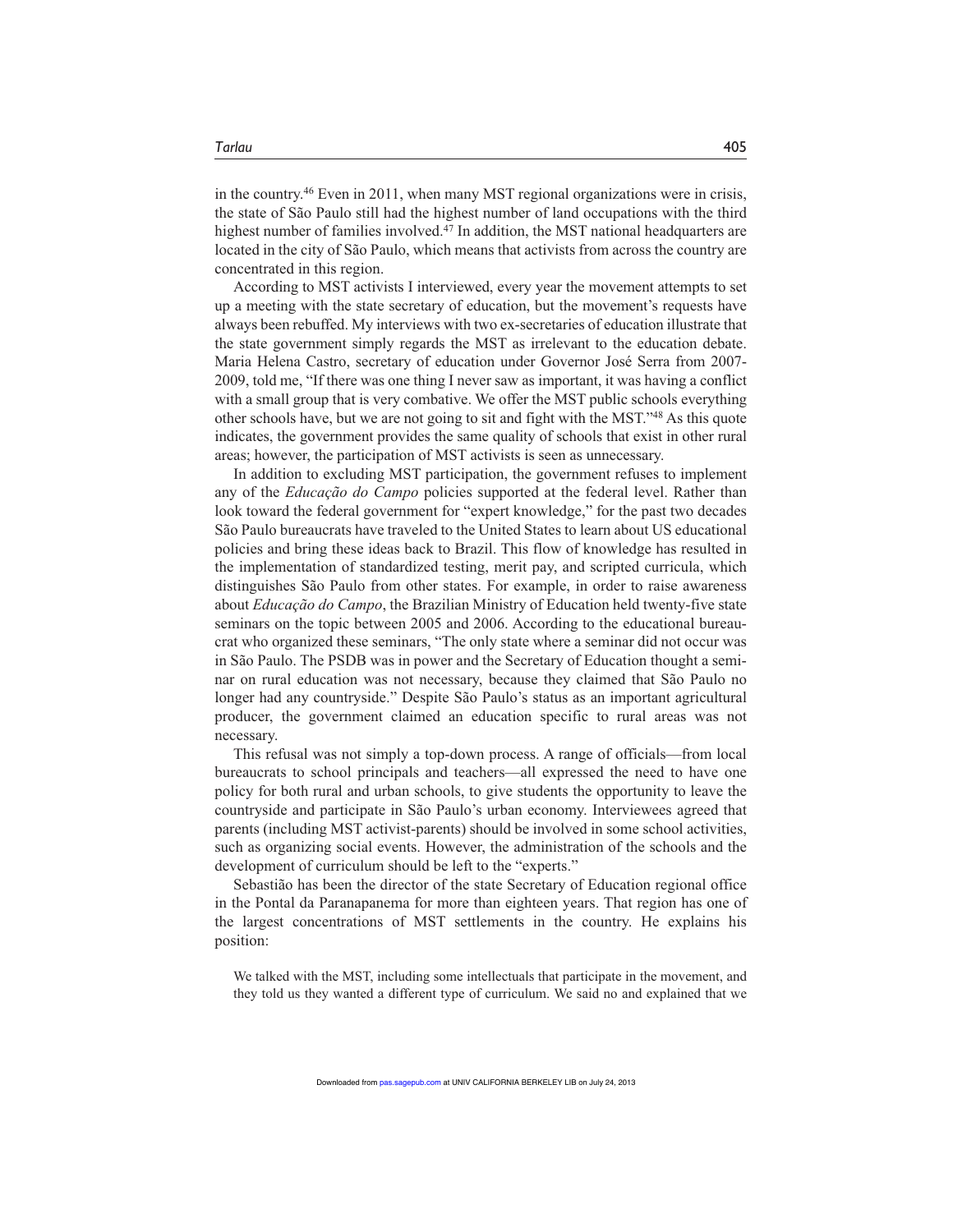have a single curriculum, which is equal for rural and urban areas. . . . I think that if you want to have a different curriculum then you can contract your own professors and run a school, and this would be your school. However, these are our schools and they are going to follow the curriculum of the State Secretary of Education.

Here the public-private divide is clearly drawn: the state develops the public school curriculum, and if civil society groups want to participate they can administer their own private schools. Sebastião was not alone in arguing for the need to follow one curriculum, designed by educational experts. Dozens of teachers I interviewed expressed this same technocratic belief.

This interview excerpt also indicates Sebastião's distinction between the families who live in areas of agrarian reform—and whose children attend the state public schools—and the "intellectuals" in the MST who are advocating for this alternative educational proposal. The "intellectuals" to whom Sebastião refers are local MST activists who have had the opportunity to take MST-administered university courses<sup>49</sup> and learn about the MST's pedagogical proposal. In other locations, politicians see these "MST intellectuals," who have impressive credentials as pedagogical experts, as organic to the movement. In the Pontal, Sebastião differentiates between "MST intellectuals" and "parents on settlements," which facilitates his ability to disregard MST participation in schools. Although the MST regional leadership in the Pontal attempts to engage rural communities in a participatory process of defining alternative educational goals, the government's refusal to facilitate this process has created a gap between the activists who are advocating for MST participation and the families who send their children to these schools.

The technocratic vision of schooling in São Paulo, and the implementation of statewide educational policies that emphasize standardized testing and a universal, scripted curriculum, has solidified an educational hegemony in São Paulo that is fundamentally in contradiction to the MST's educational proposal. Although a right-leaning government in power in São Paulo since 1995 has not impeded high levels of MST mobilization and contestation, the government has prevented the crossing of the traditional state-society divide and the MST's coproduction of the state public school system.

## **Rio Grande do Sul: Shifting Outcomes**

## *Rio Grande do Sul, 1999-2006*

Rio Grande do Sul is the fourth richest state in Brazil, contributing to 6.6 percent of the GDP in 2008,<sup>50</sup> with a total population of 10.7 million people—85 percent classified as urban residents.51 Between 1999 and 2006, the MST engaged the state in one of the most impressive examples of educational coproduction in the country, a result of the left-leaning government that came to power and the extremely high levels of MST mobilization. However, even before the victory of the Workers Party (PT) in 1999, when a Brazilian Democratic Movement Party (PMDB) government was still in power, MST activists began to participate in the state public school system. During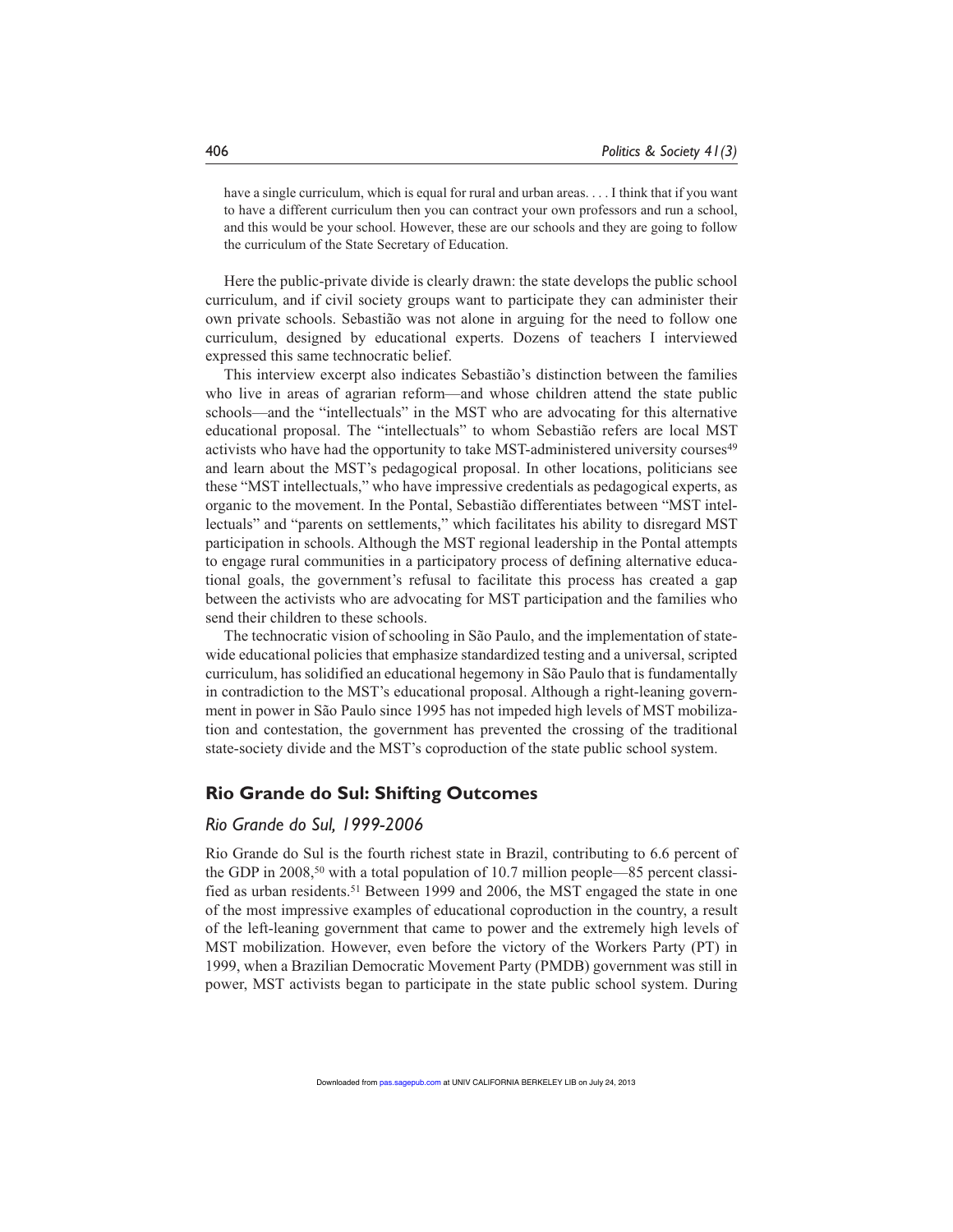#### *Tarlau* 407

this period there was a surge in MST mobilization, with dozens of new land occupations being organized. Hundreds of children living in these MST camps were out of school because transportation was difficult and families were constantly forced to relocate due to police evictions. To address these concerns, the MST state education collective developed a proposal for "Itinerant Schools"52—schools located within MST camps that could travel with the camps through their various transitions. Governor Antônio Britto of the PMDB was not initially sympathetic to the MST's concerns. However, by the end of 1996 Governor Britto authorized the Itinerant Schools to function as a two-year pedagogical experiment.

Why did a government from a center-right political party decide to support the movement's coproduction of the Itinerant Schools? There were two major factors, which correspond to the conditions outlined in Table 1: the increasing political pressure on the state administration to provide an educational alternative for the children living in MST camps and the advocacy of several left-leaning bureaucrats inside the PMDB government. An example of the increasing pressure occurred right before the Itinerant Schools were approved, when the MST organized a march with hundreds of children to Porto Alegre and delivered the United Nations "International Convention on the Rights of the Child" to the state secretary of education. This was just one of the dozens of protests MST activists in Rio Grande do Sul organized to support the right to education for the children living in camps. The second factor—the advocacy of leftleaning bureaucrats—is exemplified by the role of Sister Alda, a progressive nun and supporter of the MST. Sister Alda functioned as a "reformist"<sup>53</sup> within the PMDB government: aligning with mobilized groups, internally facilitating the policy process, and helping to produce this moment of experimental coproduction.<sup>54</sup>

In this same highly mobilized context, the first PT governor in the country, Olívio Dutra, came to office in 1999. Dutra was ideologically dedicated to participatory governance, and, more than any other PT candidate in the country, followed through on this position.55 The new governor gave the Itinerant Schools much more financial support, and his secretary of education hired MST activists to help organize the rural public school system. Very high levels of coproduction developed as the government continued to provide the financial resources, bureaucratic apparatus, and basic curriculum. Meanwhile activists built the schools, chose the teachers, organized teacher trainings, incorporated the MST's identity into the schools, and changed their organizational structure. State capacity directly facilitated this process, as the government was able to organize and finance statewide seminars about the Itinerant Schools, and offer administrative support for local community-school assemblies to take place.

In 2002, Olívio Dutra lost the gubernatorial election to another PMDB candidate, Germano Rigotto. Although Rigotto was not an open advocate of the MST's political project, MST activists were already participating in the public school system and Rigotto's government decided not to interfere. Sonia Lopes dos Santos, an educational bureaucrat in Rigotto's government, explains: "We did not interfere at all in the pedagogy of the Itinerant Schools, the MST already had a lot of profound publications about these schools and we always respected their ability to drive this educational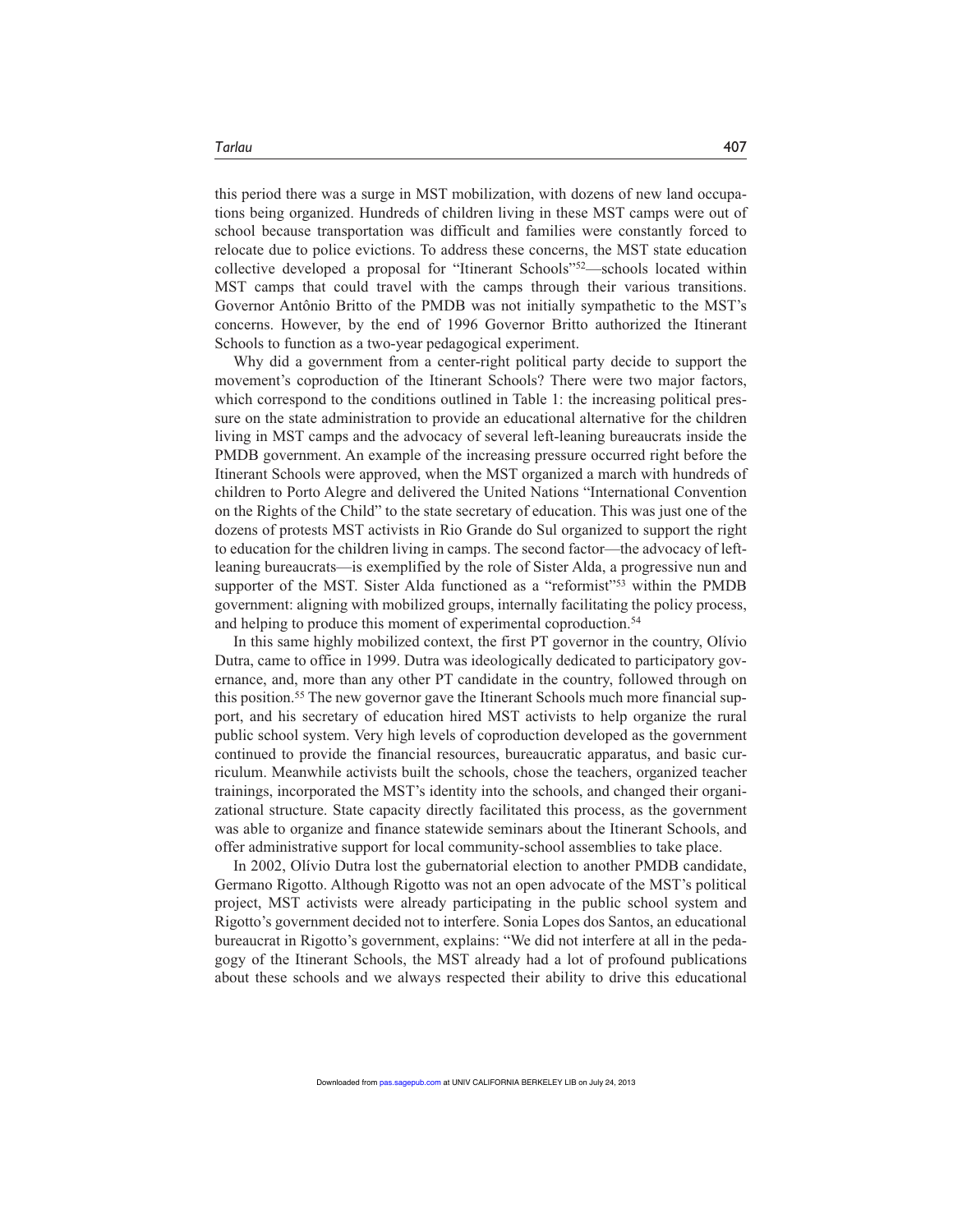process." Thus, between 2002 and 2006 high levels of coproduction continued to exist, as a legacy of the previous government.

The combination of high levels of MST mobilization and a left-leaning government orientation facilitated the development of very high levels of coproduction between 1999 and 2006. In the meantime, however, a group of right-leaning political actors antagonistic to the MST was organizing within the PSDB in Rio Grande do Sul. At that point, the PSDB was the PT's nemesis at the national level but the party had never won an election in Rio Grande do Sul.

## *Rio Grande do Sul, 2007-2010*

In 2007, PSDB candidate Yeda Crusius became governor and within two years the Itinerant Schools were closed. The PSDB was more than simply a right-leaning government: state officials were openly antagonistic to the MST and dedicated to weakening the movement's presence across the state. From 2007 to 2010 an alliance was built between the PSDB government and several lawyers in the state Public Ministry—a nominally nonpartisan legal institution charged with defending citizens' public interests. With the support of the state government, the Public Ministry opened a series of prosecutions against the MST, and out of these general investigations came a concern about the Itinerant Schools. I interviewed one of the lawyers in charge of this investigation:

We concluded that the Itinerant Schools must be closed because they serve as an instrument of alienation for the kids . . .

#### [*RT: But how did this process of closing the schools begin?*]

There was an investigation into the situation of the MST in Rio Grande do Sul. But this investigation was not about the schools; it was about the movement in general, the violence in the countryside, general violence in rural areas . . .

#### [*RT: And what was the role of the secretary of education?*]

There was agreement on the issue. We made contact with people in the secretary of education to find out if it was possible to close the schools. They said they no longer had control over these schools, and agreed this was bad.

As this interview indicates, the investigation of the Itinerant Schools was the result of a general concern with the MST's presence in Rio Grande do Sul, not an educational assessment. The lawyer went to great lengths to convince me of the MST's threat to society:

I consider this movement a terrorist movement . . . it is a very intentional teaching, and in these schools they learn techniques of guerrilla warfare.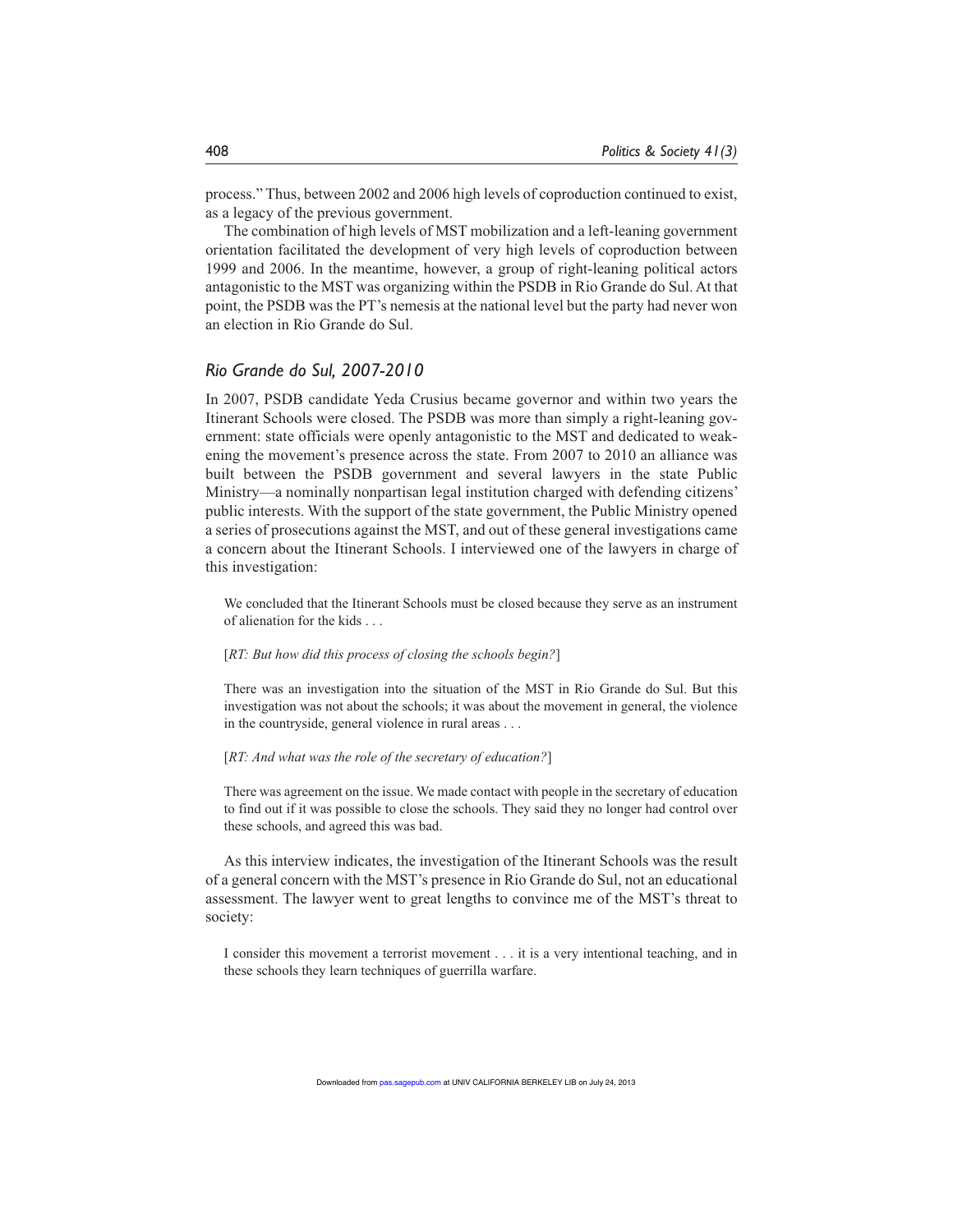### *[RT: But when you say guerrilla techniques you mean arms?]*

I don't know. We do not have this information. But certainly! Like what happened in Vietnam, everything used in Vietnam to attack American soldiers these people use here.

This description of the MST as an armed terrorist organization was a discursive attempt to delegitimize the Itinerant Schools, not on the basis of quality, but as a reaction against all MST actions in the countryside. As the secretary of education at that time, Mariza Abreu, told me: "Before you understand anything about the Itinerant Schools, you have to understand that the MST is a huge problem."

In addition to the Itinerant Schools, the PSDB government closed approximately 200 other rural schools between 2007 and 2010. These closings reflect a programmatic position that the government took, which prioritized the construction of schools in urban areas. Secretary of Education Mariza Abreu explains, "The population is leaving rural areas. It is concentrating in the cities . . . this is the destiny of the world, to have 2 or 3 percent of the population in rural areas, with agro-business, and the majority in urban centers." While high state capacity had originally facilitated the MST's ability to access the resources necessary to implement the Itinerant School proposal, this same capacity allowed the PSDB to close down the Itinerant Schools—in addition to hundreds of other rural schools—while also standardizing an urban-centric curriculum across the state. Therefore, despite high state capacity and high levels MST mobilization in Rio Grande do Sul, the shift in government orientation between 2006 and 2007 prevented MST-state coproduction from continuing.

## *Rio Grande do Sul, post-2011*

In 2011, PT candidate Tarso Genro defeated the PSDB and became the new state governor. One of the first actions his government took was to reopen the Itinerant Schools, and to issue a statement against the closing of any more rural schools in Rio Grande do Sul. The year 2011, however, marked a serious crisis for the MST state collective in Rio Grande do Sul: due to the increasing value of land, and the relatively high economic development in the region, the MST had found it increasingly difficult to organize land occupations over the previous few years. There was even talk among activists in Rio Grande do Sul about no longer occupying land, and instead, investing activists' energy in developing the economic capacity of already-formed agrarian reform settlements.56 Thus, in 2011, there were very few encampments, with only a handful of families and almost no children. Without any children to attend to, the Itinerant Schools only reopened on paper. The state MST education sector was also directly affected by this crisis; while the collective had several active members when I was doing research in 2009 and 2010, by 2011 the "collective" was down to one person. Although the Tarso government implemented many educational policies the MST supported—such as the reopening of rural schools and the development of curriculum specific to rural realities—the MST did not have the capacity to participate in this process.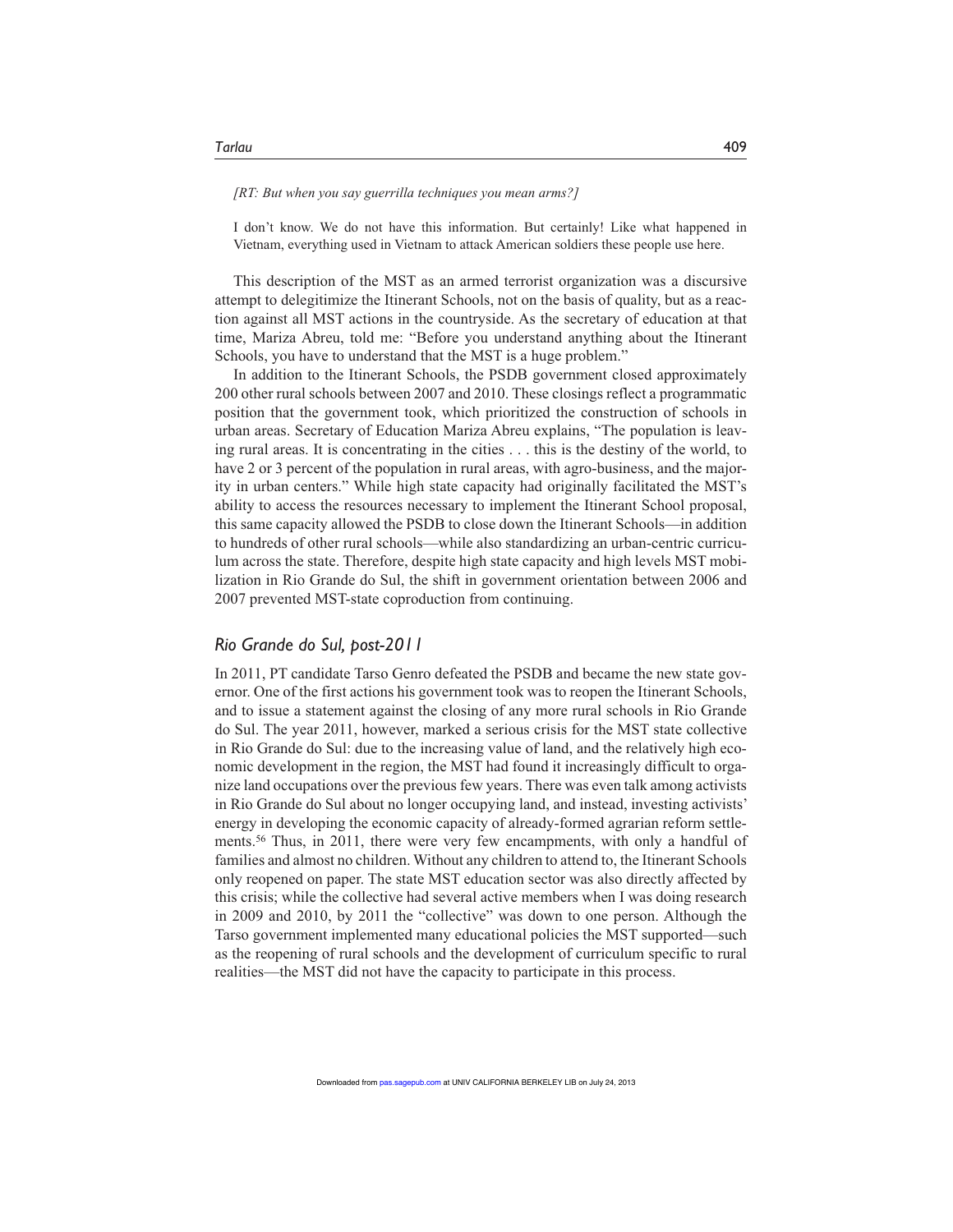# **Santa Maria da Boa Vista: Clientelism and Collective Action**

In Pernambuco there are no state-administered public schools located on any MST settlements or camps. The relationship the MST has with the Pernambuco state secretary of education, therefore, revolves around programs outside of the public school system, such as the adult literacy programs.<sup>57</sup> In addition, the state government does not have any direct influence over the administration of municipal schools, which is why the outcomes in coproduction are dependent on the relationship activists develop with dozens of different municipal governments.

Santa Maria da Boa Vista (henceforth, Santa Maria) is a municipality in the western part of the state of Pernambuco, in a semi-arid region where limited water access restricts small-scale agricultural production. Geographically the third largest municipality in the state, it has a population of 39,435 people, with 62.3 percent classified as rural.58 The case of Santa Maria demonstrates that even with difficult preconditions MST activists can learn to navigate the political system and implement coproduction through several different political administrations.

According to the citizens, activists, and politicians in Santa Maria, only one family has held political power since the municipality's founding in 1872. Nevertheless, electoral rivalries are intense due to political splits between cousins who form opposing clientelist networks of support among citizens. Since there are no industries in Santa Maria, government jobs are the most stable means of livelihood for an average citizen. Thus, the mayor's control over hundreds of municipal jobs is an important political tool for maintaining citizen allegiance. Each time a new cousin takes power, all of the municipality's seventy-five school principals are fired and replaced with seventy-five new political supporters. Tenured teachers who cannot be fired are also affected, as their loyalty determines the schools they will teach in, some of which require a several-hour daily commute.

In 1995, the MST held its first land occupation in Santa Maria, with 2,000 families. Within ten years fifteen settlements were created through more land occupations. After these initial land occupations, the movement began to struggle for access to public services, such as roads, agricultural assistance, and schools. Leandro Duarte of the Liberal Front Party (PFL)<sup>59</sup> was in office, with his cousin Maria Graciliano as the vicemayor. MST activists were relatively successful in getting schools built during Leandro's first term in office (1997-2000). Sometimes the encamped families would construct a makeshift school themselves and then simply demand a teacher. Leandro was willing to participate in this process because the cost of construction was minimal and it improved his personal reputation. He explained:

After being elected I started to have a bigger relationship with the MST, and we began to improve the schools. I constructed schools in all of the settlements....In one settlement I turned the old master house of the *fazenda* into a school. I always took the opportunity to build a school, even if there was not the proper structure.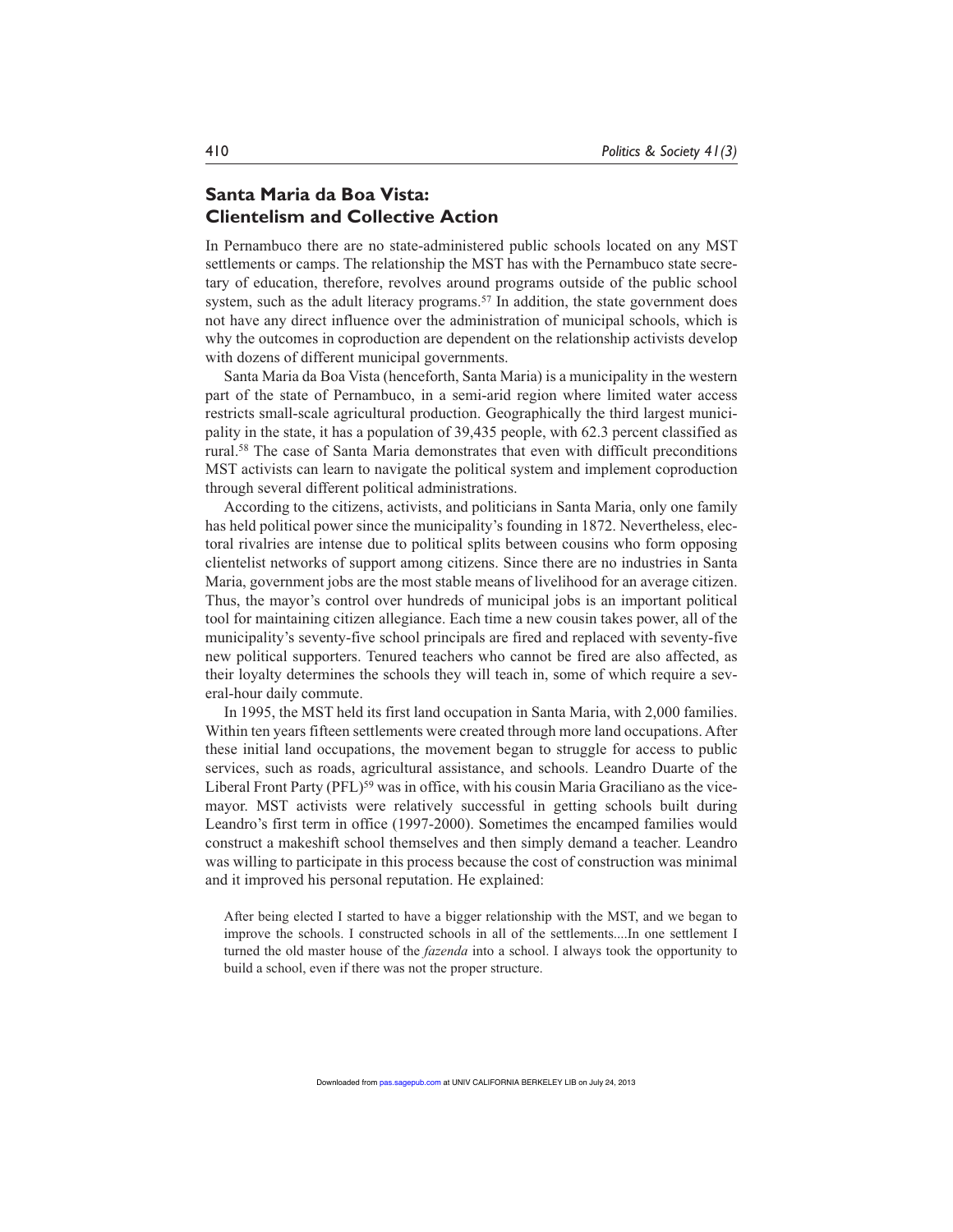**[**RS: *Did you take these actions because of the MST's political pressure?*]

No, it was not that, this was very much my choice.

MST activists told me, however, that schools were only built after people took to the streets and engaged in protest. Similarly, Burgwall found in his study of clientelism that politicians and settlers often disagree over the meaning of exchange: politicians will stress their goodwill, while the poor will try to highlight that it was the result of collective action.60 Regardless of intentions coproduction was developing, as MST activists determined where schools should be built and mobilized community members to build these makeshift schools, while Leandro assumed these initiatives as municipal projects.

An additional struggle was convincing teachers to support the movement's educational proposals. Because teaching jobs are tenured, the MST could not simply request that MST activists replace the teachers in these schools. Instead, activists had to engage in a long-term process of persuading hundreds of teachers to become allies of the movement. Here is Josilena's personal experience as a municipal teacher in Santa Maria:

The opinion I had of the MST was a feeling of fear...but I was invited in 1997 to an MST encampment to teach...The people were collecting watermelons and I helped them. They welcomed me and said they wanted a professor like me in their school. They asked me not just to teach there, but to live there. I decided to move to the MST encampment. I went with my entire family.

Over time Josilena became a member of the MST education collective, attending dozens of MST teacher trainings and earning a bachelor degree in *Educação do Campo*. 61 Josilena now participates in contentious actions, even though she is still a municipal teacher. She became a principal of a settlement school and has been a leader in changing its organizational structure.

Right before the 1999 mayoral election, cousins Leandro and Maria had a huge fight. Maria decided to join the Brazilian Sociality Party (PSB), along with her other cousin, Rogerio Junior, who ran against Leandro in the next election with Maria's support. Despite Leandro's relative openness to the MST in the educational sphere during his first term, the MST regional leadership decided to support Rogerio in this election, because of his new affiliation with the PSB (a left-leaning political party at the state level). After Rogerio took power in 2000, the MST was rewarded with much more freedom to participate in the coproduction of the eleven schools located on MST settlements. Rogerio even allowed MST leaders to choose the principals of their schools from among his political supporters. In addition, MST activists were paid to run teacher trainings and implement other aspects of *Educação do Campo* in the schools, such as the organization of teacher collectives. These MST activists also implemented a participatory process in which community members, teachers, principals, and students rewrote each school's mission statement to align with the ideals of *Educação do*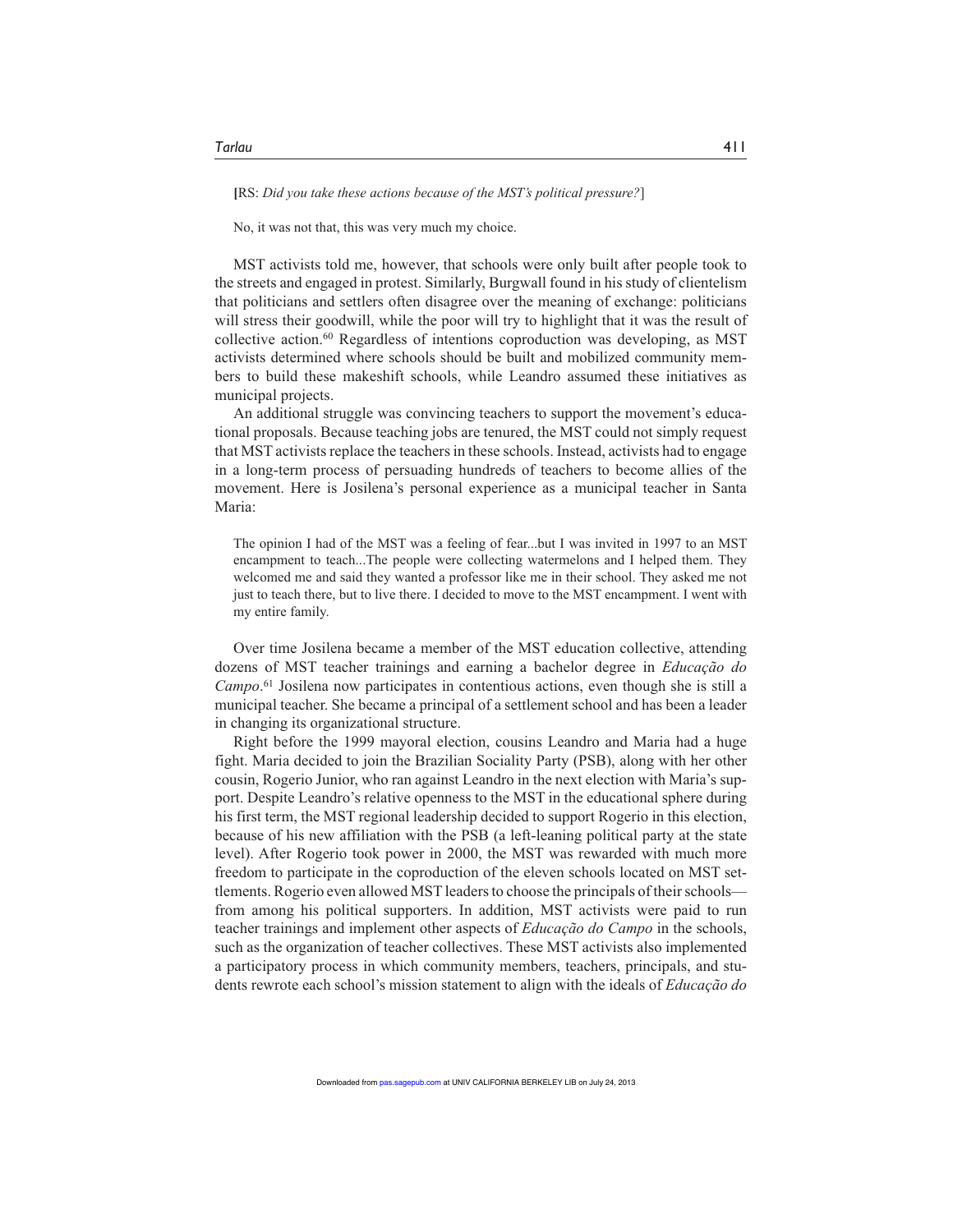*Campo*. Although there were deep partisan divides between parents, teachers, and principals—who were all part of either Rogerio's or Leandro's clientelist networks activists helped schools and communities rise above these differences and participate in a collective process of defining educational goals.

In the 2005 mayoral election Leandro ran again and beat Rogerio, winning a second, nonconsecutive term. The MST education collective was worried, given their support for Rogerio in the previous election. However, to the movement's surprise, Leandro did not end any of the MST's educational initiatives, and instead wanted to expand the movement's educational proposal. He explained to me that his four years out of office had allowed him to think, mature, and act more calmly. Even though Leandro had not received any electoral support from the MST, he did not want to antagonize the movement any further. He also realized that many of the families living in the settlements now supported the MST's educational goals. Similarly to Rogerio, Leandro allowed the MST to choose the new principals of the schools in their settlements—as long as they were his political supporters. Luckily, many of the teachers working in these schools during the previous four years *were* Leandro's supporters, since Rogerio had sent them there as punishment. However, these teachers were also new advocates of the MST's educational proposal. Elizangela, a principal aligned with Leandro, explains:

I am no longer a professor who just comes, teaches, and leaves. I have a very strong connection to the MST. I see myself as a type of activist...I am in Leandro's party, but today Leandro has a very strong connection with the MST as well, he lets teachers go to MST meetings and teacher training...I know I am in this position as a principal for a while, but this position is not mine. I was chosen because I am a professor and support Leandro, but also because I am linked to the MST. I wear an MST shirt.

When Elizangela first arrived to teach in an MST settlement she had no previous experience with the movement and was scared that activists would be unfriendly toward her. However, as she began attending MST teacher trainings and learned about the movement's educational proposals, she became excited about working with the MST education collective. She now identifies as an MST activist, while still being Leandro's political ally and confidant. She inhabits both a "clientelist habitus"<sup>62</sup> and a "*sem-terra* habitus."63 Allowing for these multiple identities is critical; if the MST had tried to convince teachers to switch their political allegiances, the movement would have created enemies. Instead, activists defined the movement's proposal as independent of party politics—an educational project concerned with quality schools—and therefore teachers on both sides of the political divide could identity with the MST's goals.

Two years into Leandro's second term, the MST leadership suggested the creation of an *Educação do Campo* department in the municipal secretary of education. Leandro agreed, but demanded that the department provide services to the entire municipality—sixty additional schools. In July of 2009 I attended the first municipal seminar on *Educação do Campo*, funded by Leandro's government. All municipal teachers were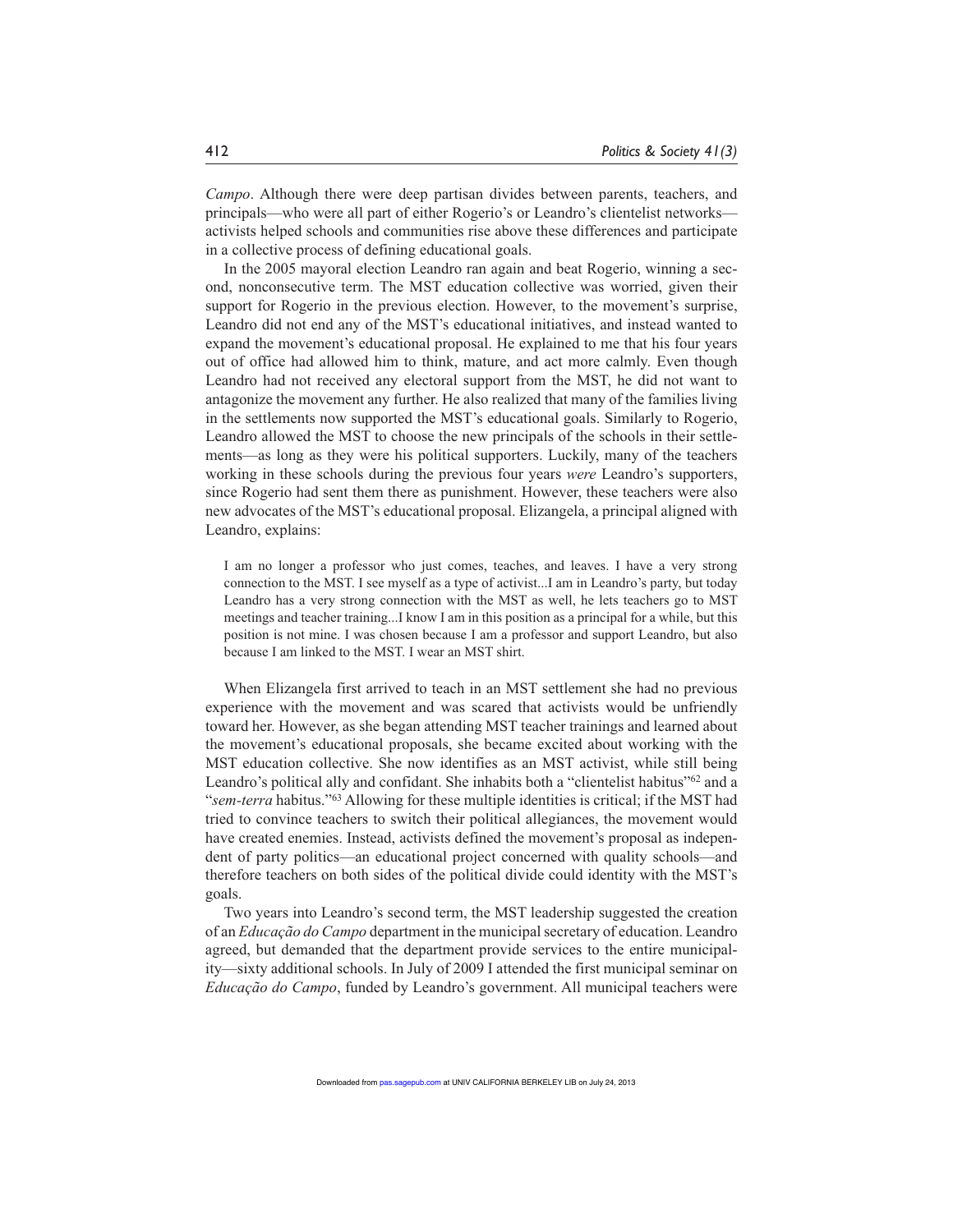required to attend, and MST leaders from across the country came to lecture about capitalist exploitation, socialist alternatives, and the philosophical underpinnings of *Educação do Campo.* I asked Leandro why he funded these seminars, given the MST's Marxist perspective: "I think it is an evolution on our part. I do not agree with the Marxist line, the more radical line of seeing the world. But also, I cannot create an island when the settlements have a relationship with the MST. I did not want to create conflict."

Leandro was concerned about maintaining peace and equilibrium in the municipality. If letting the MST participate in the school system avoided conflict, he supported these initiatives.

In May of 2011 Jetro Gomes of the PSB, Maria Graciliano's brother, came to power after Leandro was removed from office for election fraud. Despite the MST's neutrality in the 2008 election, Jetro continued to advocate for the MST's coproduction of the public school system. I personally witnessed this process, as Jetro asked MST activists to choose new school principals, form teacher collectives, and organize more seminars on *Educação do Campo.*

The case of Santa Maria supports the argument that low state capacity is not always a barrier to coproduction, and in fact, can increase the attractiveness of these forms of state-society collaboration. Leandro, Rogerio, and Jetro were more willing to permit the MST's coproduction of the municipal schools, because they realized the movement had the organizational capacity to support the schools in ways the government often lacked. Additionally, activists' ability to mobilize community members, parents, and teachers in support of their educational project helped convince politicians about the merits of the movement's educational proposals. Thus, a clientelistic government orientation offers a unique opportunity for state-society coproduction, *if* the MST can maintain high levels of mobilization among civil society.

# **Água Preta: Civil Society Obstruction**

Água Preta is located on the far eastern side of Pernambuco, a ten-hour bus ride from Santa Maria. A different world than the semi-arid *sertão*, Água Preta is in the heart of the sugar cane region, an extremely wet area with an intense history of forced and semiforced labor. Although Água Preta is only a sixth of the geographical area of Santa Maria, their populations are similar in size, with Água Preta containing 33,095 residents. Água Preta is considerably more urbanized, with 43.7 percent of the population classified as rural.64 There are also stark differences in the economic and agrarian histories of Santa Maria and Água Preta, which have affected the MST's different levels of mobilization in each region. The clientelist politics in these towns, however, are uncannily similar, with feuding mayors controlling hundreds of political appointments.

As I elaborate in my analysis of Santa Maria, in these clientelistic regions MST activists must learn to navigate the system, convincing politicians, teachers, principals, and community members on opposite sides of the political divide to support their educational goals. A clientelistic government orientation seems to facilitate this process, as politicians are not programmatically opposed to the MST's goals. In addition,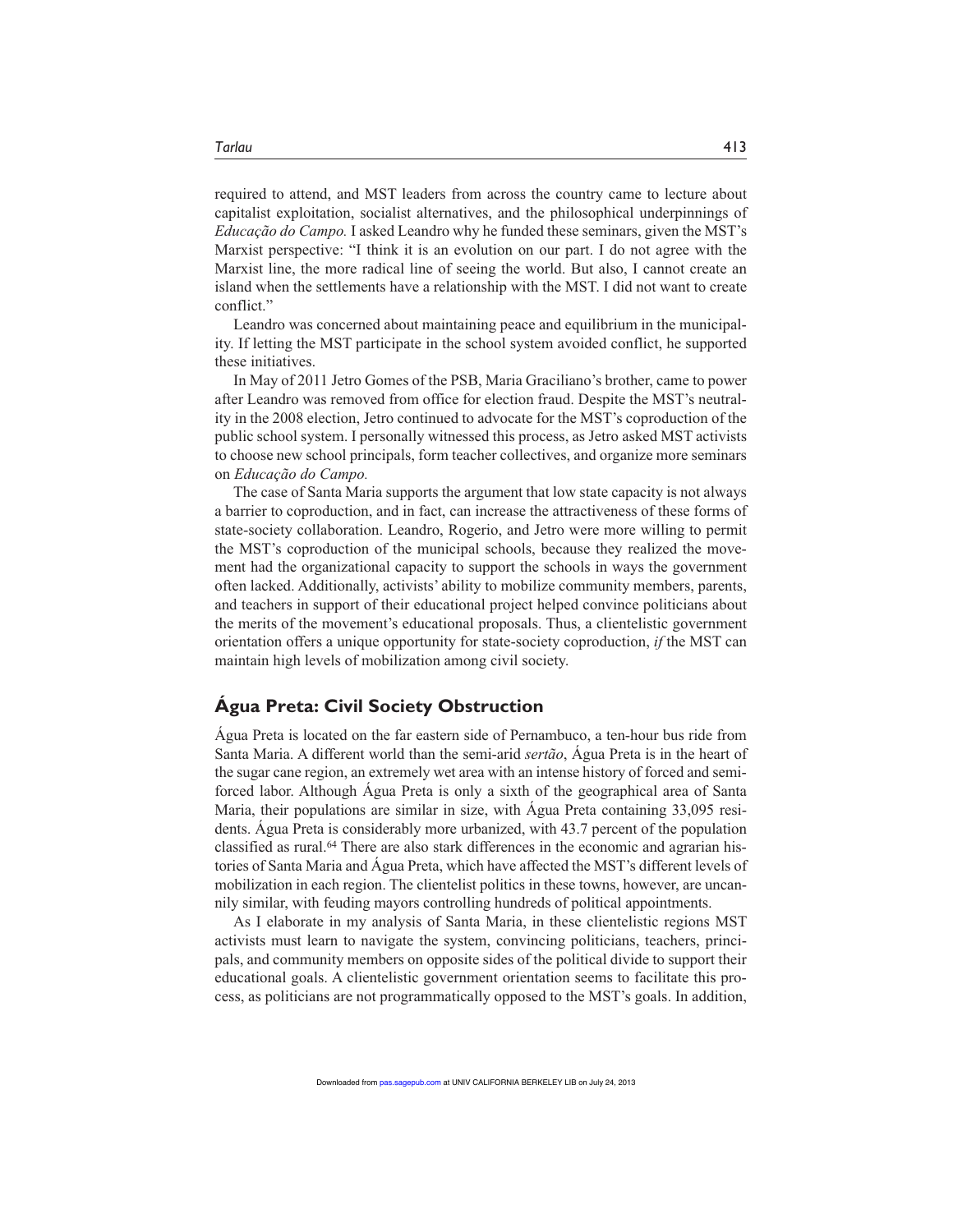the constant circulation of political appointees prevents the development of high state capacity, and thus, increases the perceived benefit of the MST's participation in organizing the schools. However, as the comparison with Água Preta will illustrate, the MST's ability to sustain these relationships with state actors is dependent on the movement's level of mobilization among civil society.

The MST arrived in Água Preta at an economically opportune moment, in the early 1990s, when the failure of the sugar cane industry meant more openness toward land redistribution. Since those early years more than thirty agrarian reform settlements have been created in the municipality through land occupations organized by the MST and several other rural social movements. Politically, this was also a period of intense feuding between the historically powerful Magalhães and Cultinho families. Iudo Magalhães was the mayor of Água Preta from 1989 to 1992, at that time a member of the Democratic Workers Party (PDT), a party historically associated with the left-wing leader Leonel Brizola.65 Unable to run for reelection in 1992, Iudo supported his nephew César Romero do Nascimento—who also ran as part of the PDT—in the election. César successfully beat their family's political rival, Eduardo Cultinho, the grandson of one of the largest landowners in the region. Although Eduardo's family was historically associated with the Brazilian military party, Eduardo ran as part of the PSB in 1992.

In 1996, Cesar stepped down so his uncle Iudo could run against Eduardo, in a bitter election that ended in Eduardo's victory and the PE state courts temporarily banishing Iudo from politics, due to accusations about his involvement in several rural assassinations. The Barreto family, which owned a few local businesses in Água Preta, supported their son—Paulo Barreto—in the next election in 2000, with Iudo's blessings. Paulo—running as part of the PMDB—lost to Eduardo in 2000, beat him four years later in 2004, and then lost again in 2008 while running as a member of the Republican Party (PR). Eduardo, still a member of the PSB, was recently elected for a fourth time in the 2012 mayoral election.

Despite these tense political divides between powerful families—whose political parties have ranged from the PDT to PSB to PMDB to PR—Iudo, Cesar, Paulo, and Eduardo all express similar feelings about their relationship to the MST. For example, Paulo Barreto said, "There are no conflicts between us...whenever MST local leaders came to ask for things we tried to attend to their needs, for example, offering them transportation for an event." Or, Iudo Magalhães told me, "The MST came to ask for transport and money sometimes, and I would help them...it was just to make them happy, to avoid conflict." Eduardo Cultinho said, "I have always had a good dialogue with the MST. Why shouldn't I support a meeting of MST youth? I attend to the needs of the Evangelical church, the local soccer team, a guy who wants to go to the beach, why not fund an MST gathering?" Although none of these politicians claimed to be ideological aligned with the movement, they have been willing to support many of the movement's monetary, political, and educational demands.

During the late-1990s and early 2000s local MST activists were able to convince the mayors of Água Preta to let the movement participate in the public school system. Activists were allowed to visit settlement schools, teach municipal teachers about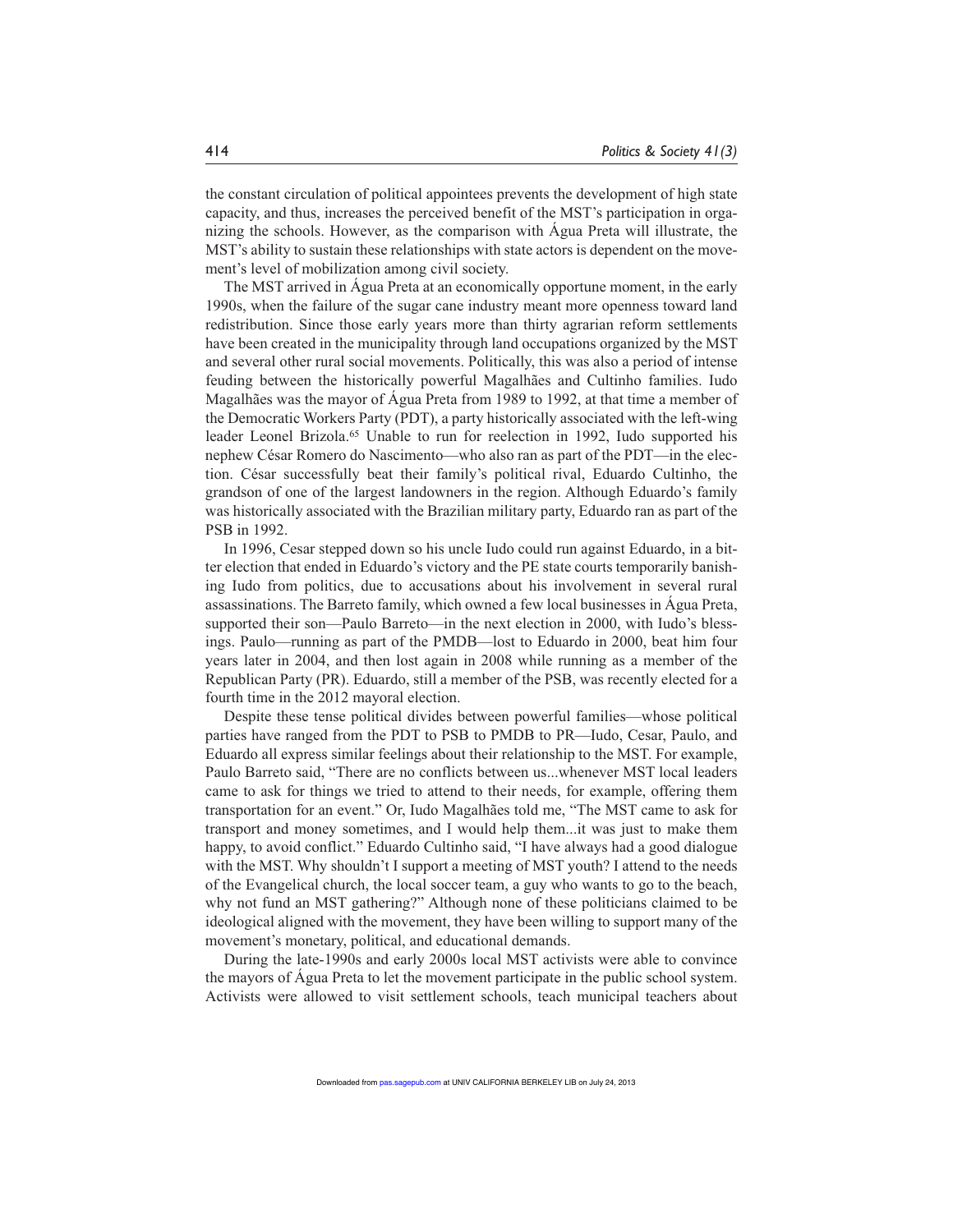#### *Tarlau* 415

*Educação do Campo*, organize community-school gatherings, and even get time off for teachers to attend state-wide MST teacher trainings. Ines Senna, the municipal secretary of education under Paulo Barreto, described her experience: "I never had any contact with MST activists. I thought they were terrorists, ignorant, but after becoming secretary of education I began having contact with them and I changed. I thought they were marvelous...there was nothing they asked for that I did not give them." The activists who were involved in the MST education collective at this time described the situation slightly differently. For example, one activist said: "The secretaries of education do not fight with us: they pretended to be sympathizers, allowing teachers to go to our gatherings, but in private they told the teachers 'you do not have to go if you do not want to."

Despite these different perspectives, it is clear that the local MST education collective in Água Preta did have some degree of political opening to help coproduce the public school system.<sup>66</sup> The relationship between the MST regional leadership and the actual families living in agrarian reform settlements, however, took a very different trajectory than in Santa Maria. By the time I arrived in 2011 there were few MST activists present in the region, and most of the families in settlements no longer identified with the movement. As for the MST education collective, the two or three activists that still participated had difficulties visiting the settlement schools due to the long distances, a lack of transportation, and heavy rains that washed out the roads for several months each year. More significant forms of educational work, such as hosting community-school gatherings and supporting teachers on a daily basis, seemed impossible.

The critical difference between Santa Maria and Água Preta is not government orientation, but rather, the MST's level of mobilization in the agrarian reform settlements, as the following story illustrates. Elienai is a MST education activist in Água Preta who was hired as a municipal teacher in 2009. Because she is a well-known activist, the municipal secretary of education assigned her to a school in an agrarian reform settlement. Elienai, with permission from the municipal secretary of education, began to incorporate some of the MST's educational pedagogies into her classroom: forming student collectives, teaching the MST national anthem, and discussing the history of agrarian reform. After a few weeks, the parents began to criticize Elienai, and they denounced her to the secretary of education as teaching "the MST, and not education." One municipal education director also told this story:

When I went to Elienai's school the parents told me that she was teaching the *movimento*, and it was polemic. We had to meet with Elienai, and we had to tell her to follow the municipal educational proposal...for me Elienai was forming critical citizens that know their rights, but for [the parents], she was creating troublemakers.

This municipal bureaucrat claims to admire the MST's pedagogical proposals, but she is cautious about supporting these educational practices without parental support.

As the story exemplifies, there have always been opportunities for the MST to participate in the public school system in Água Preta. However, the movement has not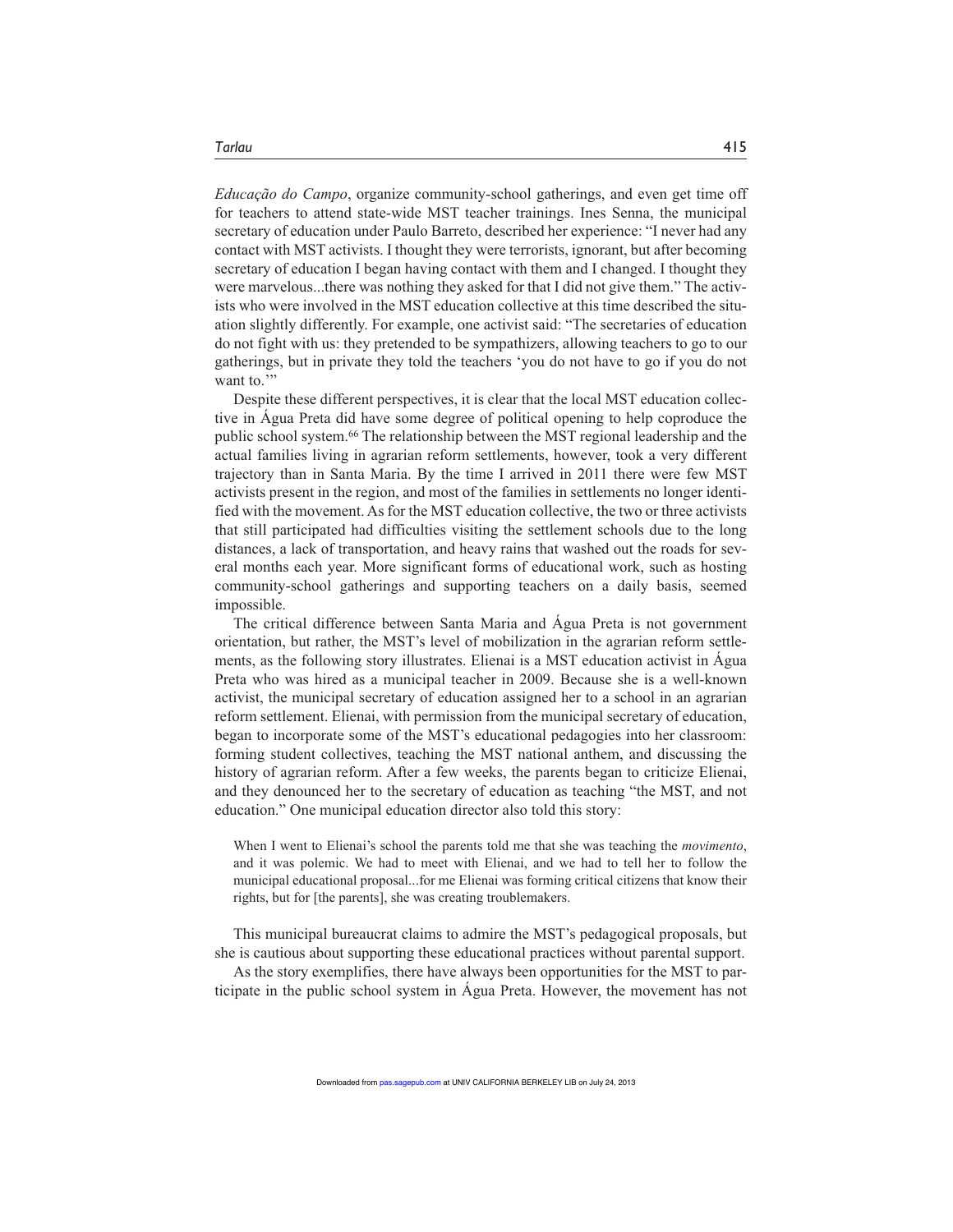had enough regional strength to capitalize on these opportunities and form lasting relationships with the parents, teachers, and children living on the agrarian reform settlements. This is not a problem specific to the MST education sector; it is representative of a general disconnect between the MST leadership and the families living on settlements. Wolford<sup>67</sup> elaborates on the reasons for these difficulties in Água Preta reasons that are connected to the dominance of sugar cane planting in the region and the fluctuating value of sugar over the past two decades. Despite the willingness of local government officials to work with MST activists, it was civil society itself—that is, the lack of significant MST mobilization among civil society groups in support of their educational project—that obstructed the MST's coproduction of the rural public school system.

## **Reviewing the Cases**

In this article I analyze outcomes in MST-state coproduction in four public school systems, which are illustrated in Table 1. In the first case of São Paulo, almost two decades of a right-leaning government in power proves to be an insurmountable barrier to MST participation. Although the right-leaning government orientation in São Paulo has not prevented continually high levels of MST contestation and mobilization, it has prevented the crossing of the state-society divide, as MST activists have never become legitimate actors in the educational realm.

In stark contrast, in Rio Grande do Sul between 1999 and 2006, the MST was able to engage in very high levels of coproduction—organizing teacher trainings, developing pedagogical mission statements, taking school children on political marches. The MST's ability to cultivate this relationship with the state government is the result of two interacting factors: a left-leaning government that took power in 1999 and high levels of MST mobilization across the state. The participatory relationship that developed during this period continued into the following administration, as a legacy of the previous administration. However, when an openly right-leaning government took power in 2007, all schools located on MST camps were shut down, as well as hundreds of other rural schools. Educational practices were homogenized across the state, based on an urban centric curriculum. Although another left-leaning government eventually took power in 2011, by that time the MST itself faced a deep crisis in the state and no longer had the capacity to participate in a process of coproduction with the new government.

In the two cases of municipal school systems, local MST activists engaged with a very different "state" than the activists in São Paulo and Rio Grande do Sul. The government orientation in both municipalities is clientelistic, and politicians came to power based on direct exchanges with citizens, not universal programs or ideological platforms. Clientelism has eroded state capacity in these regions, as bureaucracies are filled with political cronies and not skilled public officials. Nonetheless, in Santa Maria the clientelistic orientation of politicians allows the MST education collective to present itself as independent of partisan politics and elicit mass community and government support for the movement's educational project. Furthermore,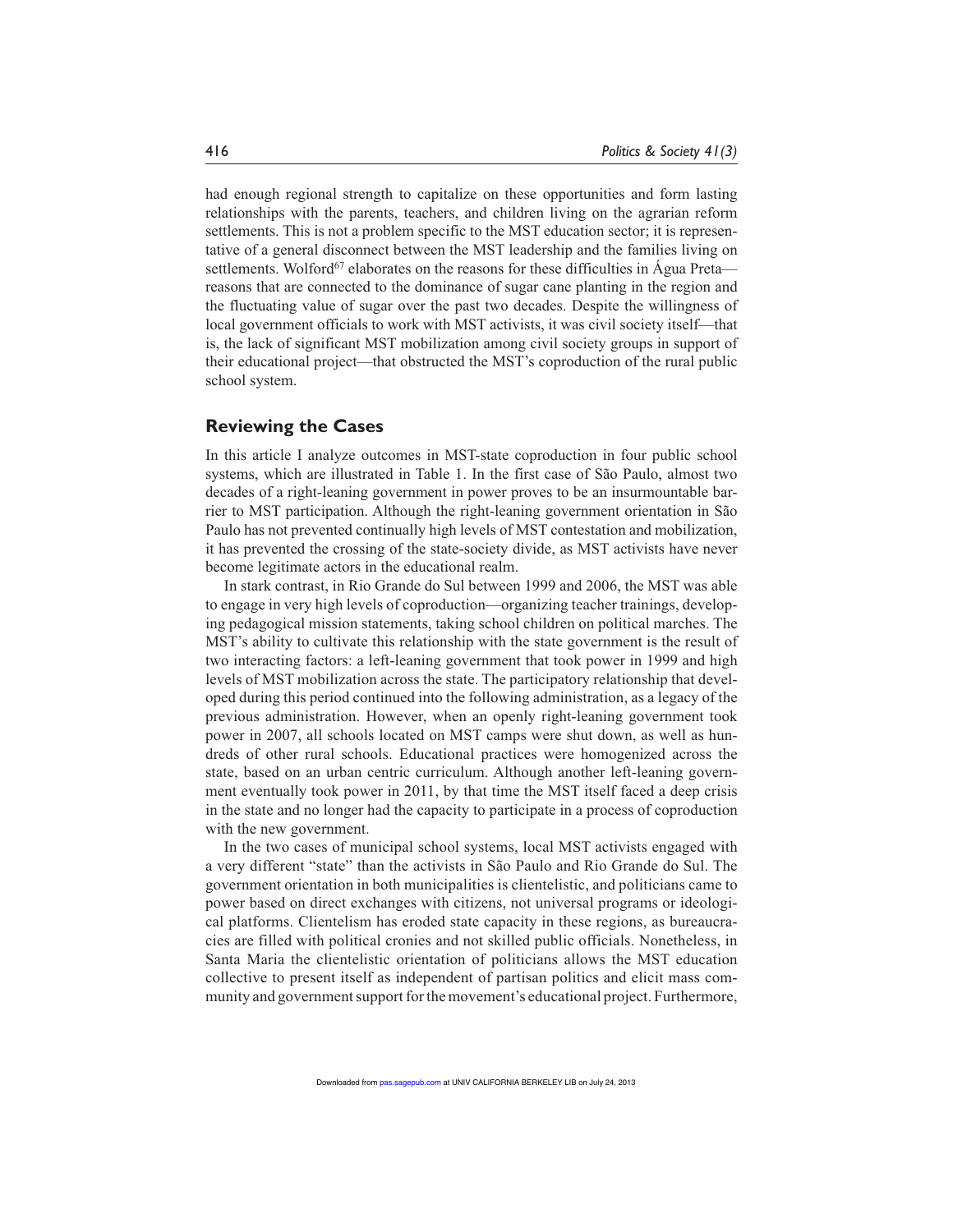low state capacity increases the perceived benefits of MST participation in the municipal school system. Although these opportunities also exist in Água Preta, it is the MST's lack of mobilization itself that undermines coproduction. The families living in agrarian reform settlements—the majority of whom no longer feel an attachment or allegiance to the MST—want nothing to do with the movement's educational proposal.

The fifth case, Minas Gerais, offers an example of the final combination of factors possible in Table 1: a right-leaning government orientation and low levels of MST mobilization.68 Similarly to São Paulo, in Minas Gerais the government orientation has been continuously right leaning for almost two decades, with the PSDB in power since 1995 except for one mandate from 1999 to 2003. Unlike São Paulo, however, MST activists in Minas Gerais have not been able to sustain high levels of movement mobilization throughout the state. For example, between 1988 and 2011 the MST organized only approximately one-third of the number of occupations that were organized in the state of São Paulo.69 Consequently, the MST education collective in Minas Gerais is also relatively weak compared to the other states. Under these conditions of low MST mobilization and a right-leaning government, the movement has never been able to engage the state in a process of educational coproduction. This outcome is unsurprising given the other cases explored in this article.

## **Conclusions**

The MST arrived on the Brazilian scene in the early 1980s, when the rural school system was marginalized and public school curriculum was determined by a middleclass orientation that assumed all school children needed to learn the same content. MST activists knew they were never going to live that white-collar, urban existence, and they fought against an education system they saw as devaluing their peasant traditions. Through decades of organizing, the movement has successfully brought *Educação do Campo* into the national consciousness. This educational proposal supports a curriculum that values rural life, teaches students about the history of agrarian reform, and emphasizes the importance of collective agricultural production. The proposal also entails a radical reconfiguration of the traditional hierarchy between communities, students, teachers, school principals, and state officials. The MST has had success supporting these educational ideas at the federal level. However, activists' ability to transform the K-12 rural public school system differs drastically across the country.

The MST's successful participation in the public school system in widely varying regions offers a theoretical entry point to analyze the relationship between coproduction, contestation, and diverse political practices such as left-wing governance and clientelism. Four central findings emerge from the case studies explored in this article. While some aspects of these findings support the conclusions of previous studies, others suggest significant revisions of current thinking regarding the conditions under which social movements may successfully engage the state in a process of participatory governance.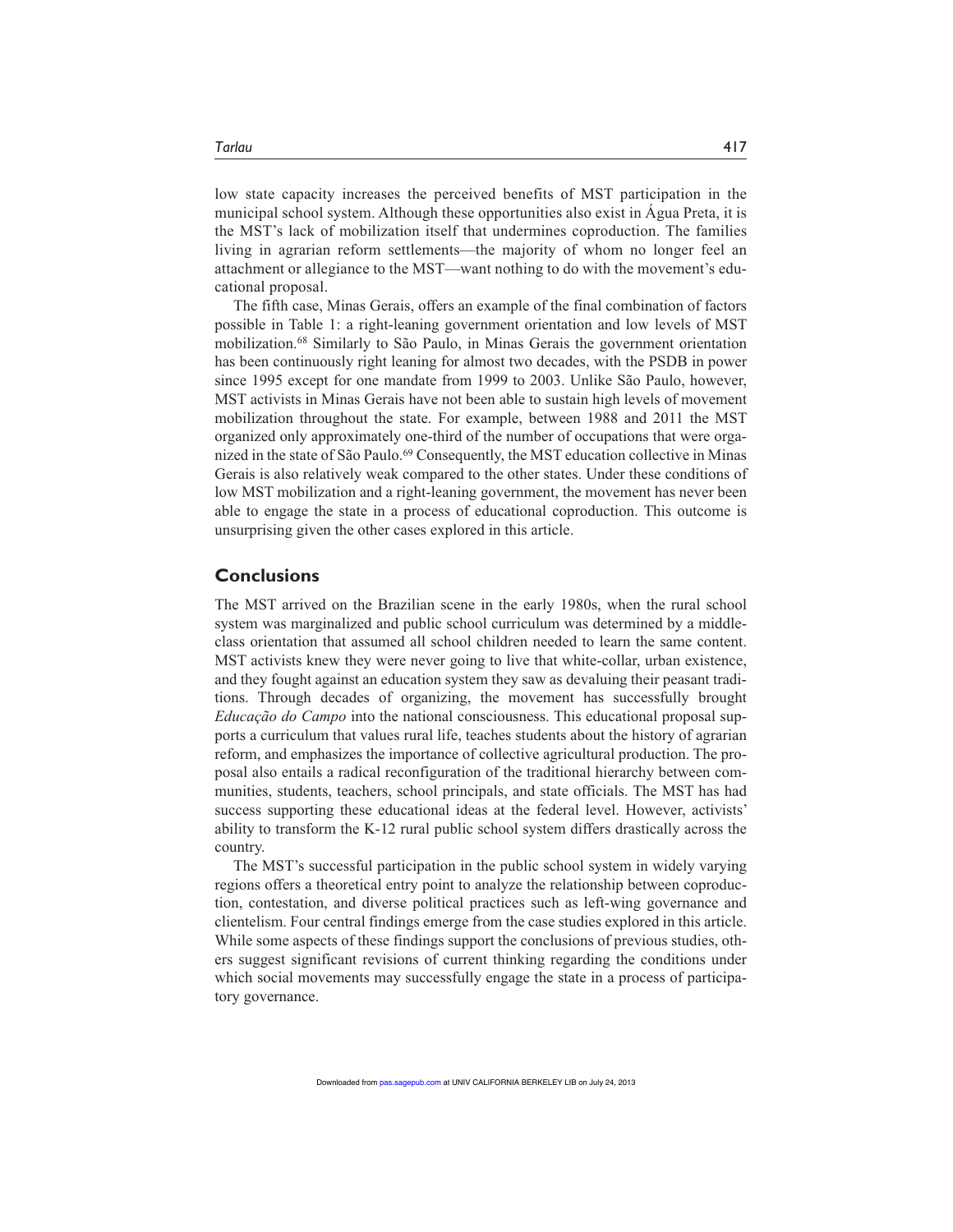First, this research illustrates that although the MST is a controversial social movement fighting for an alternative hegemonic project—often in conflict with the state activists are able to cultivate a participatory relationship with government actors in diverse political and economic contexts. This finding challenges the traditional dichotomy of social movements as either completely independent of the state, or incorporated and co-opted by the state.70 In fact, recent MST studies have illustrated that complete autonomy from the state is a less effective strategy for winning movement demands.71 The cases explored in this article demonstrate that activists can be part of a process of coproduction while also maintaining their autonomy and continuing to engage in nonroutine politics against the same state that is allowing them to participate.

Second, these cases clearly exemplify that the "state" is not a unitary actor with monolithic interests. As Heller argues, "we must disaggregate the state, recognizing not only the multiple arenas of state-society interactions but also that state authority and state capacity are neither monolithic nor uniform, but rather uneven and contested." 72 Interactions between state and movement actors can change the "boundaries of the politically possible."73 The MST's ability to coproduce the public school system varies across the country because activists are engaging state and municipal governments with distinct orientations, which affect the types of relationships that MST activists can cultivate.

Third, this research suggests that the MST itself is not a homogenous actor. Previous scholars have argued<sup>74</sup> that people embody multiple MST identities, which cause them to participate in the movement at certain points in time and distance themselves at other moments. As the municipal cases illustrate particularly well, MST identity has to be continually (re)produced through multiple forms of grassroots work with families living in areas of agrarian reform. MST activists have the opportunity to attend national conferences, regional seminars, and tertiary courses where they learn about the movement's educational goals. Activists' ability to put these national goals into practice, however, depends on the relationships they maintain with their local rural communities and their ability to mobilize different civil society groups at the local level to support their alternative educational proposals.

Fourth and finally, these cases complicate previous assumptions about the social and institutional requisites of coproduction, and more specifically, the role of government orientation and civil society mobilization in participatory processes. For example, clientelism is usually assumed to be antithetical to participatory governance, and in fact, scholars have described civil society participation as a transition away from clientelist forms of politics. To the contrary, I found that high levels of coproduction can develop in locations with clientelistic government orientations. Low state capacity often a product of clientelistic politics—can facilitate this process by making the organizational strength of a social movement appear to be an asset to local government officials. Auyero and his coauthors also argue that there is often "relational support" between clientelism and collective action, so that either the breakdown of clientelism facilitates collective action or ties of patronage function as networks of mobilization.75 However, in my research, clientelism never breaks down, nor do clientelist ties serve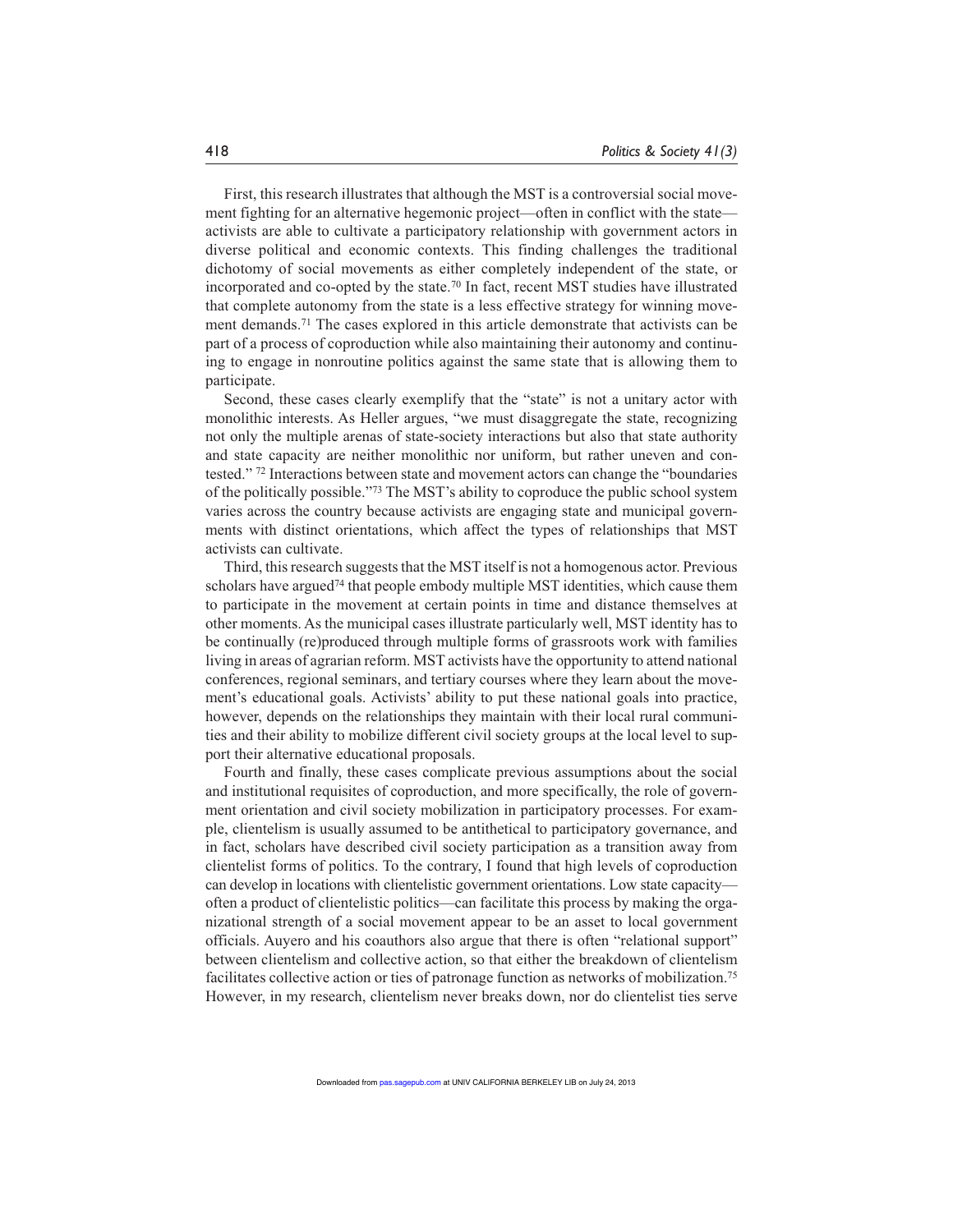as the "networks" of collective action. Rather, MST activists learn to navigate these relations, gradually convincing politicians, school principals, teachers, and community members—embedded in different and oppositional clientelist networks—to support the movement's educational goals. This is especially significant in light of recent studies that have illustrated the difficulty in implementing top-down institutional reforms that create civil society participation.76

Finally, although MST-state coproduction can develop in clientelistic contexts, the best recipe for crossing the state-society divide continues to be committed public officials and a mobilized civil society. In Rio Grande do Sul, for example, a left-leaning government in combination with high levels of MST mobilization produced some of the highest levels of coproduction in the country. High state capacity—a result of the government's programmatic orientation—facilitated this coproduction as the government was able to create participatory institutions that allowed community members to debate, deliberate, and define new educational goals. This same high state capacity from 2007 to 2011, however, helped a right-leaning government to systematically shut down these participatory experiments, illustrating that high state capacity that is antagonistic negates the positive effects of mobilization. Therefore, although left-leaning governments with high state capacity and a mobilized civil society can produce coproduction, there is always the threat of a right-leaning government taking power and reversing this outcome. Thus, outcomes in MST-state coproduction are the result of a joint combination of government orientation and levels of MST mobilization.

As Dagnino writes, over the past two decades in Brazil there have been countless efforts to deepen democracy through institutionalized forms of participatory governance. She argues that, "As a result, the confrontational relations between the state and civil society have been largely replaced by an investment by social movements in the possibility of joint initiatives and in institutional participation in the newly created participatory spaces."77 Dagnino claims that this direct participation of civil society in state decision making has become one of the must crucial aspects of Brazilian citizenship. The MST has certainly followed this trend, attempting to create new institutions that allow activists to participate in real and meaningful ways in defining the organizational and curricular content of the public school system. As this article has shown, these forms of participation have not precluded continual contestation. The relationships that currently exist between MST activists and state actors had to be built, over time, and sustained through daily moments of collaboration along with protest. The potential that these state-society interactions hold for institutional transformation and the unexpected conditions under which these relationships develop—remains an important topic to be explored.

#### **Acknowledgments**

During the process of writing and revising this article, I received valuable advice from colleagues, advisors, and friends. I want to thank Wendy Wolford and Kathryn Hochstetler for their feedback as discussants for our "Contentious Participatory Governance" Panel at LASA 2012. I would also like to thank Gabriel Hetland, Benjamin Allen, Markus Kröger, Michael Watts, and Alex V. Barnard for commenting on different versions of the article, as well as members of my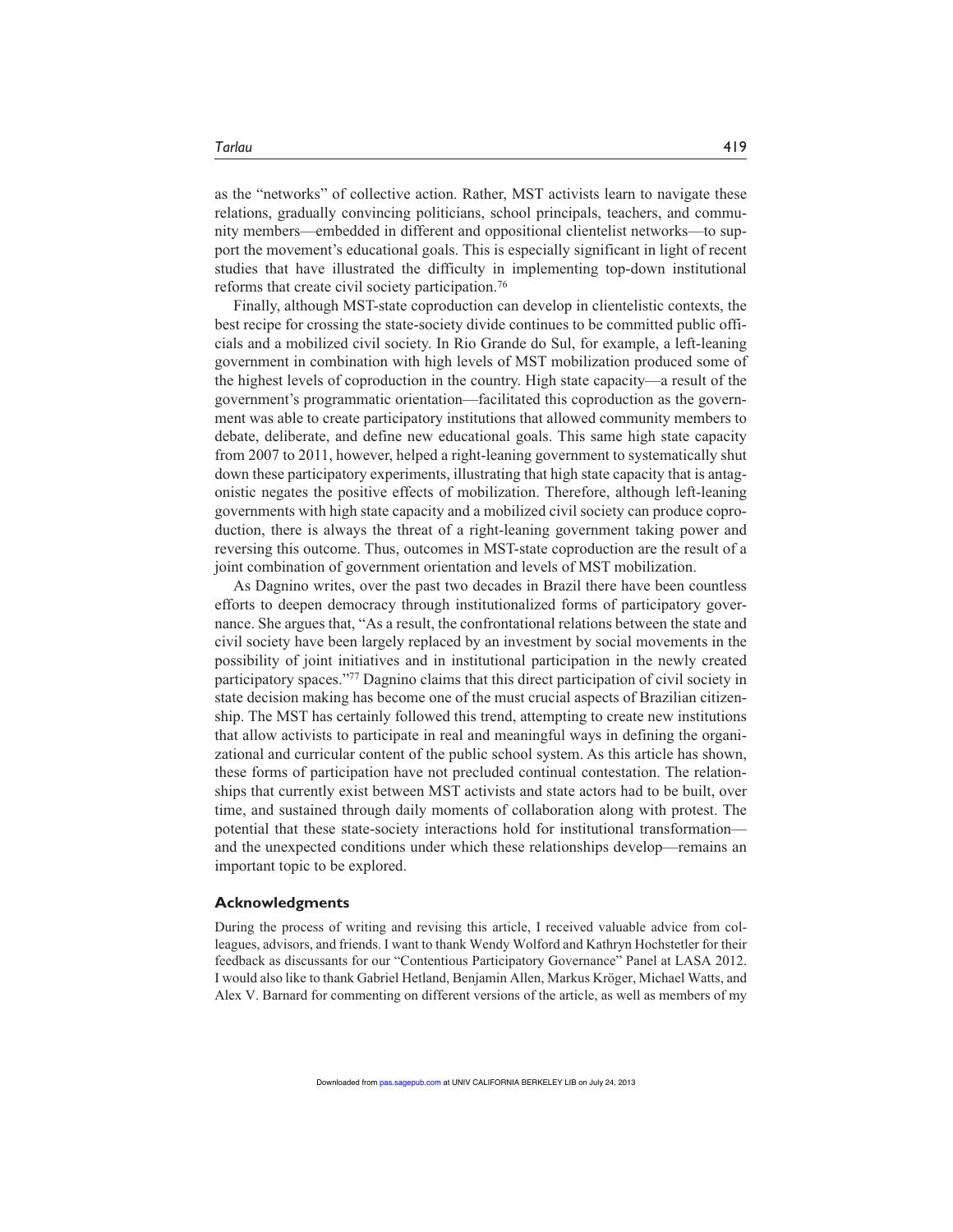GSE writing group (Nirali, Chela, Yen, Kimberly, Tadashi, Ellen, and Cecilia). Thanks to Jodi Beder for her work copyediting the article, multiple times. And finally, I would like to give a special thanks to Peter Evans, a constant advisor throughout this process, as well as the editorial board of *Politics & Society* and especially my coordinating editor for the extensive and thoughtful feedback on recent revisions to the article.

#### **Declaration of Conflicting Interests**

The author declared no potential conflicts of interest with respect to the research, authorship, and/or publication of this article.

## **Funding**

The author received no financial support for the research, authorship, and/or publication of this article.

## **Notes**

- 1. ProNoCampo (*Programa Nacional de Educação do Campo*/National Program of Countryside Education).
- 2. For more comprehensive analyses of the MST, see Wendy Wolford, *This Land Is Ours Now: Social Mobilization and the Meanings of Land in Brazil* (Durham, NC: Duke University Press, 2010); Gabriel Ondetti, *Land, Protest, and Politics: The Landless Movement and the Struggle for Agrarian Reform in Brazil* (University Park: Pennsylvania State University Press, 2008); Angus Wright and Wendy Wolford, *To Inherit the Earth: The Landless Movement and the Struggle for a New Brazil* (Oakland, CA: Food First Books, 2003); Sue Branford and Jan Rocha, *Cutting the Wire: The Story of the Landless Movement in Brazil*  (London: Latin America Bureau, 2002).
- 3. David Plank, *The Means of Our Salvation: Public Education in Brazil, 1930-1995* (Boulder, CO: Westview, 1996), 65.
- 4. Ibid., 174-175.
- 5. This program was known as FUNDEF (Fund for the Maintenance and Development of Elementary Education and Valorization of Elementary School Teachers) until 2007, when it was expanded to include secondary education and renamed FUNDEB.
- 6. Fernando Reimers, "Educational Opportunity and Policy in Latin America," in F. Reimers, ed., *Unequal Schools, Unequal Chances* (Cambridge, MA: Harvard University Press, 2000); Simon Schwartzman, "The Challenges of Education in Brazil," in C. Brock and S. Schwartzman, eds., *The Challenges of Education in Brazil* (Oxford: Symposium Books, 2004).
- 7. There are no comprehensive figures on the number of schools built in settlements other than those of the MST, which are based on reports from each regional educational collective: Movimento Sem Terra, "MST anos 1989-2009," (São Paulo: National MST Office, 2009).
- 8. To put these numbers in context, in 2012 there were 75,610 state and municipal schools in rural areas, serving 6.2 million rural students (out of 42.8 million): INEP (National Institute of Educational Studies and Research), "Sinopse Estatística da Educação Básica," updated October 3, 2012,  $\langle$ http://portal.inep.gov.br/basica-censo-escolar-sinopse-sinopse/>.
- 9. Here I am referring to Liberation Theology, a set of beliefs about social change dominant in the Catholic Church in Latin America throughout the 1970s and 1980s. See Phillip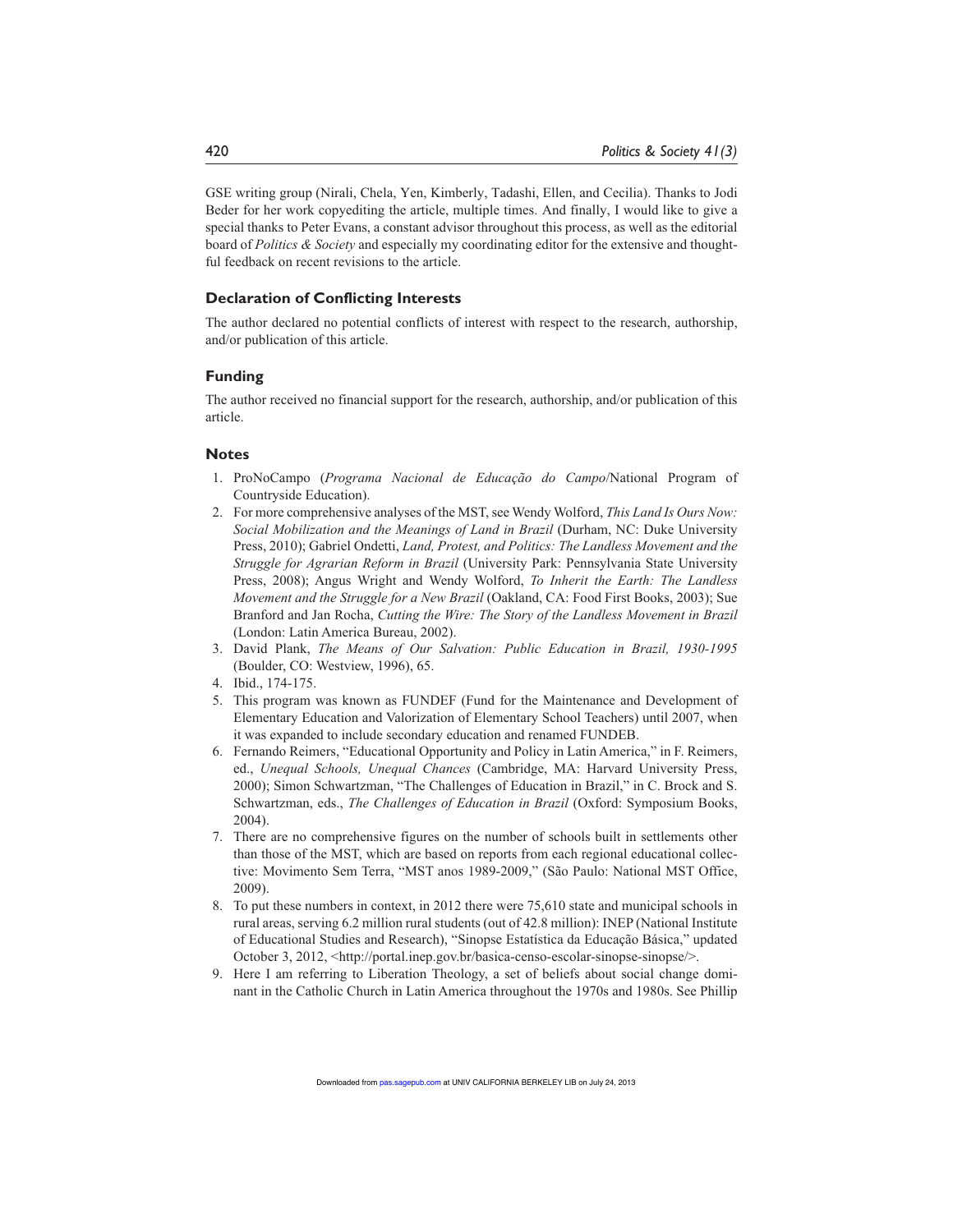Berryman, *Liberation Theology: The Essential Facts about the Revolutionary Movement in Latin America and Beyond* (New York: Pantheon Books, 1987).

- 10. Paulo Freire, *Pedagogy of the Oppressed* (New York: Continuum International Publishing, [1970] 2002).
- 11. Rebecca Tarlau, "Soviets in the Countryside: The MST's Remaking of Socialist Educational Pedagogies in Brazil," in *Logics of Socialist Education: Engaging with Crisis, Insecurity and Uncertainty*, ed. Tom Griffiths and Zsuzsanna Millei (Dordrecht: Springer, 2012).
- 12. Wolford, *This Land Is Ours Now*, 20-21.
- 13. Ibid., 175.
- 14. For the MST's own description of their educational proposal, see Movimento Sem Terra, "Princípios da educação no MST," *Caderno de Educação* 8 (1996).
- 15. See, for example, Benjamin Goldfrank, *Deepening Local Democracy in Latin America: Participation, Decentralization and the Left* (University Park: Pennsylvania State University Press, 2011); Rebecca N. Abers and Margaret E. Keck, "Mobilizing the State: The Erratic Partner in Brazil's Participatory Water Policy," *Politics & Society* 37 (2009): 289-314; Gianpaolo Baiocchi, Patrick Heller, and Marcelo K. Silva, "Making Space for Civil Society: Institutional Reforms and Local Democracy in Brazil," *Social Forces* 86, no. 3 (2008): 911-936; Kathryn Hochstetler and Margaret. E. Keck, *Greening Brazil: Environmental Activism in State and Society* (Durham, NC: Duke University Press, 2007); Gianpaolo Baiocchi, *Militants and Citizens: The Politics of Participatory Democracy in Porto Alegre* (Stanford, CA: Stanford University Press, 2005); Archon Fung and Erik Olin Wright, *Deepening Democracy: Institutional Innovations in Empowered Participatory Governance* (New York: Verso, 2003); Peter Houtzager, "Collective Action and Patterns of Political Authority: Rural Workers, Church, and State in Brazil," *Theory and Society* 30, no. 1 (2001): 1-45; Rebecca Abers, *Inventing Local Democracy: Grassroots Politics in Brazil* (Boulder, CO: Lynne Rienner Publishers, 2000); Patrick Heller, *The Labor of Development: Workers and the Transformation of Capitalism in Kerala, India* (Ithaca, NY: Cornell University Press, 1999); Peter Evans, ed., *State-Society Synergy: Government and Social Capital in Development* (Berkeley: University of California Press, 1997).
- 16. Michelle Williams, *The Roots of Participatory Democracy: Democratic Communists in South Africa and Kerala, India* (New York: Palgrave Macmillan, 2008).
- 17. Abers and Keck, "Mobilizing the State"; Hochstetler and Keck, *Greening Brazil*.
- 18. Elinor Ostrom, "Crossing the Great Divide: Coproduction, Synergy, and Development," *World Development* 24, no. 6 (1996): 1073-1087.
- 19. Heller, *Labor of Development*.
- 20. Cornwall and Coelho, *Spaces for Change?*
- 21. Wang, "Mutual Empowerment of State and Society."
- 22. Evans, *State Society Synergy*.
- 23. Brian Wampler and Leonardo Avritzer, "Participator Publics: Civil Society and New Institutions in Democratic Brazil," *Comparative Politics* 36, no. 3 (2004): 291-312.
- 24. Ibid.
- 25. Houtzager, "Collective Action and Patterns of Political Authority"; Abers, *Inventing Local Democracy*.
- 26. Goldfrank, *Deepening Local Democracy in Latin America*; Evans, *State Society Synergy*; Houtzager, "Collective Action and Patterns of Political Authority."
- 27. Wolford, *This Land Is Ours Now*, 10.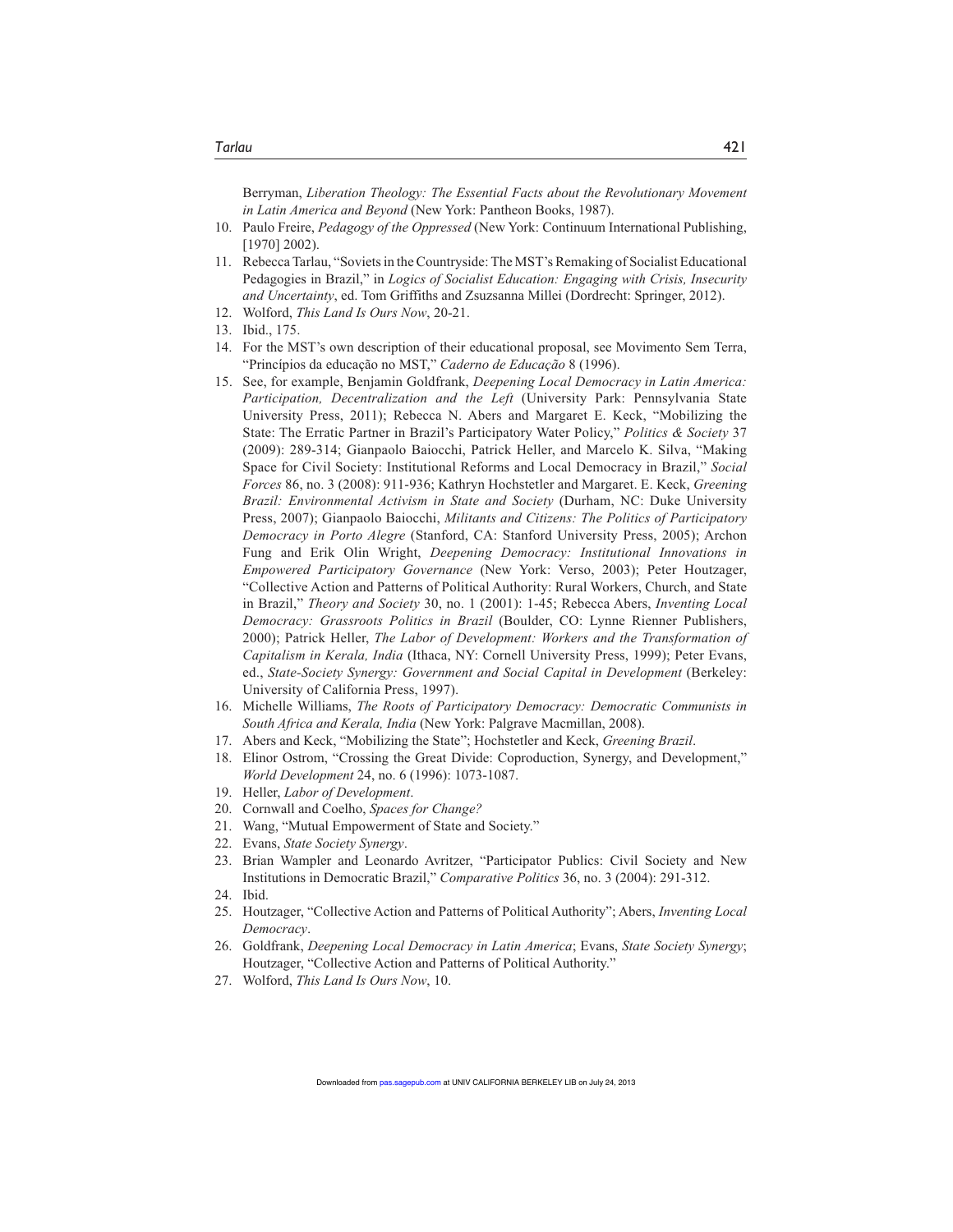- 28. Cornwall and Coelho, *Spaces for Change*?; Baiocchi, *Militants and Citizens*; Heller, *Labor of Development*; Evans, *State Society Synergy*; Abers, Inventing *Local Democracy*.
- 29. Theda Skocpol, "Bringing the State Back In: Strategies of Analysis in Current Research," in P. Evans, D. Rueshemeyer, and T. Skocpol, eds., *Bringing the State Back In* (Cambridge: Cambridge University Press, 1985).
- 30. Heller, *Labor of Development*; "Social Capital as a Product of Class Mobilization."
- 31. Xu Wang, "Mutual Empowerment of State and Society: Its Nature, Conditions, Mechanisms, and Limits," *Comparative Politics* 31, no. 2 (1999): 231-249.
- 32. Coelho, "Brazilian Health Councils."
- 33. Martin Shefter, "Party and Patronage: German, England, and Italy," *Politics & Society* 7 (1977): 403-451.
- 34. Clientelist politics as described as direct exchanges that are not programmatic in: Herbert Kitschelt and Steven I. Wilkinson, "Citizen-Politician Linkages: An Introduction," in H. Kitschelt and S. I. Wilkinson, eds., *Patrons, Clients and Policies: Patterns of Democratic Accountability and Political Competition* (New York: Cambridge University Press, 2007).
- 35. Luis Roniger and Ayse Günes-Ayata, eds., *Democracy, Clientelism, and Civil Society* (Boulder, CO: Lynne Rienner Publishers, 1994); Kitschelt and Wilkinson, "Citizen-Politician Linkages"; Tina Hilgers, "Clientelism and Conceptual Stretching: Differentiating among Concepts and among Analytical Levels," *Theory and Society* 40 (2011): 56-588.
- 36. Baiocchi et al., "Making Space for Civil Society"; Vera S. Coelho, "Brazilian Health Councils: Including the Excluded?" in A. Cornwall and V. Coelho, eds., *Spaces for Change? The Politics of Citizen Participation in New Democratic Arenas* (New York: Zed Books Ltd, 2007); Patrick Heller, "Social Capital as a Product of Class Mobilization and State Intervention: Industrial Workers in Kerala, India," *World Development* 24, no. 6 (1996): 1055-1071; Abers, *Inventing Local Democracy*; Jonathan Fox, "The Difficult Transition from Clientelism to Citizenship"; Brian Wampler and Leonardo Avritzer, "Participator Publics: Civil Society and New Institutions in Democratic Brazil," *Comparative Politics* 36, no. 3 (2004): 291-312.
- 37. In Pernambuco there are very few state schools located in rural areas, which means the majority of schools in MST settlements and camps are part of the municipal school systems.
- 38. The coding came from: Cesar Zucco, "The Political Economy of Ordinary Politics in Latin America," (PhD diss., UCLA, 2007). This coding of different government orientations is relative to each other, not based on the absolute spectrum of Brazilian politics.
- 39. Cornwall and Coelho, *Spaces for Change?*; Baiocchi, *Militants and Citizens*; Heller, *Labor of Development*; Evans, *State Society Synergy*; Wang, "Mutual Empowerment of State and Society;" Abers, *Inventing Local Democracy*.
- 40. Joshi and Moore, "Institutionalised Co-production." Note: Joshi and Moore argue that coproduction not only occurs where states are weak but is also more likely to occur in these contexts. This latter argument is not supported by the cases explored in this article.
- 41. Abers and Keck, "Mobilizing the State."
- 42. Wendy Wolford, "Participatory Democracy by Default: Land reform, Social Movements and the State in Brazil," *The Journal of Peasant Studies* 37, no. 1 (2010): 91-109.
- 43. IBGE (Instituto Brasileiro de Geografia e Estatística), 2010 Census.
- 44. IBGE, "Contas Regionais do Brasil 2004-2008," Tabela 2.
- 45. The National School of Florestan Fernandes, created in 2005 in São Paulo, is the location of national MST meetings as well as an official educational institution with affiliated faculty.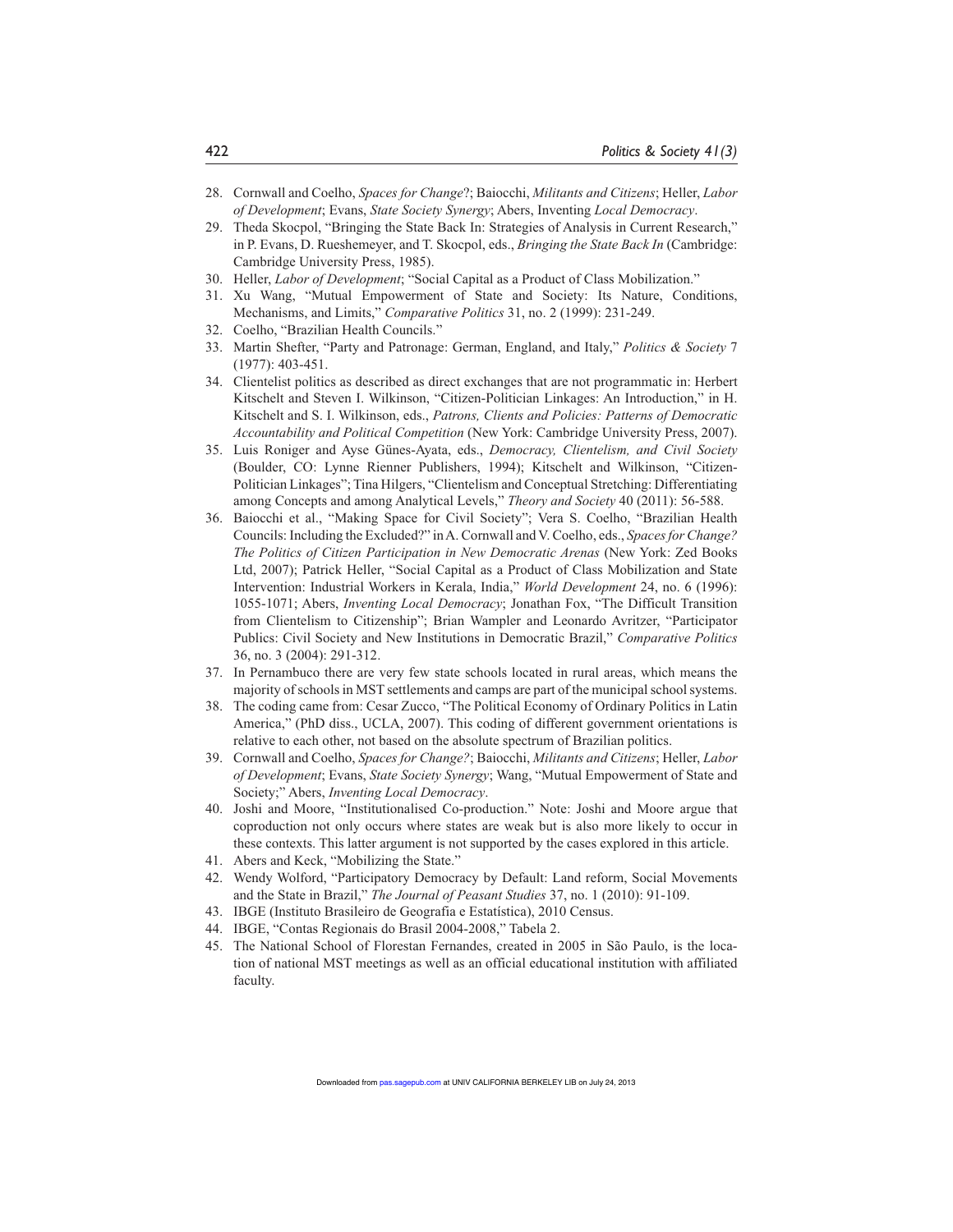- 46. NERA (Núcleo de Estudos, Pesquisas e Projetos de Reforma Agrária), "Relatório Brasil 2011: Banco de Dados da Luta pela Terra." Universidade Estadual de São Paulo.
- 47. Although these numbers refer to land occupations organized by all Brazilian rural social movements, not just the MST, the MST is the organizer of approximately 60-70 percent of land occupations that take place. Therefore, this data is a good indicator of comparative levels of MST mobilization across the country.
- 48. All translations from Portuguese to English are my own.
- 49. Here I refer to the tertiary courses the MST develops through PRONERA.
- 50. IBGE, "Contas Regionais do Brasil."
- 51. IBGE, 2010 Census.
- 52. For an extensive discussion on the Itinerant Schools, see Isabel Camini, *Escola Itinerante: na Fronteira de uma Nova Escola* (São Paulo: Editora Expressão Popular, 2009).
- 53. Saturnino M. Borras Jr., "State-Society Relations in Land Reform Implementation in the Philippines," *Development and Change* 32 (2001): 545-575; Jonathan Fox, *The Politics of Food in Mexico: State Power and Social Mobilizations* (Ithaca: Cornell University Press, 1992). Jonathan Fox, "How Does Civil Society Thicken? The Political Construction of Social Capital in Rural Mexico" *World Development* 24, no. 6 (1996).
- 54. The case of the PMDB in Rio Grande do Sul from 1996-1997 is not included in Table 1. This case suggests that with enough social pressure, even a right-wing government might make concessions and engage in coproduction. However, the case also indicates that if there is that much left social pressure, the right-leaning government might not hold power for long enough to see through the implementation of these concessions. Thus, in Rio Grande do Sul, the PMDB government conceded to creating the Itinerant Schools as a "pedagogical experiment," but it was the PT that took power less than two years later and fully implemented this educational proposal.
- 55. Benjamin Goldfrank, "The Left and Participatory Democracy," in S. Levitsky and K. M. Roberts, eds., *The Resurgence of the Latin American Left* (Baltimore: John Hopkins University Press, 2011), 168.
- 56. These political debates caused huge divides in MST, culminating in thirty-four MST national leaders leaving the movement in November of 2011, sixteen of whom were from RS.
- 57. Pernambuco has the largest enrollment in the country for the adult education program *Projovem Campo: Saberes da Terra*.
- 58. IBGE, 2010 Census.
- 59. The PFL, founded in 1984, has a direct lineage from the military party during the dictatorship, ARENA. The PFL became the Democrats (DEM) in 2007.
- 60. Geritt Burgwall, *Struggle of the Poor: Neighborhood Organization and Clientelist Practice in a Quito Squatter Settlement* (Amsterdam: Centre for Latin American Research: 1995).
- 61. This was a course organized through the federal program PRONERA.
- 62. Roseanne Rutten, "Losing Face in Philippine Labor Confrontations: How Shame May Inhibit Worker Activism," in J. Lauren, M. Mahler, and J. Auyero, eds., *New Perspectives in Political Ethnography* (New York: Springer, 2007).
- 63. Kroger, "Promotion of Contentious Agency."
- 64. IBGE, 2010 Census.
- 65. Since 1992 Iudo Magalhães has changed parties several times, becoming part of the PFL and most recently the PR.
- 66. Although this period is not indicated in Table 1, it could be included in the same section of the table as Santa Maria da Boa Vista, indicating both a clientelistic government orientation